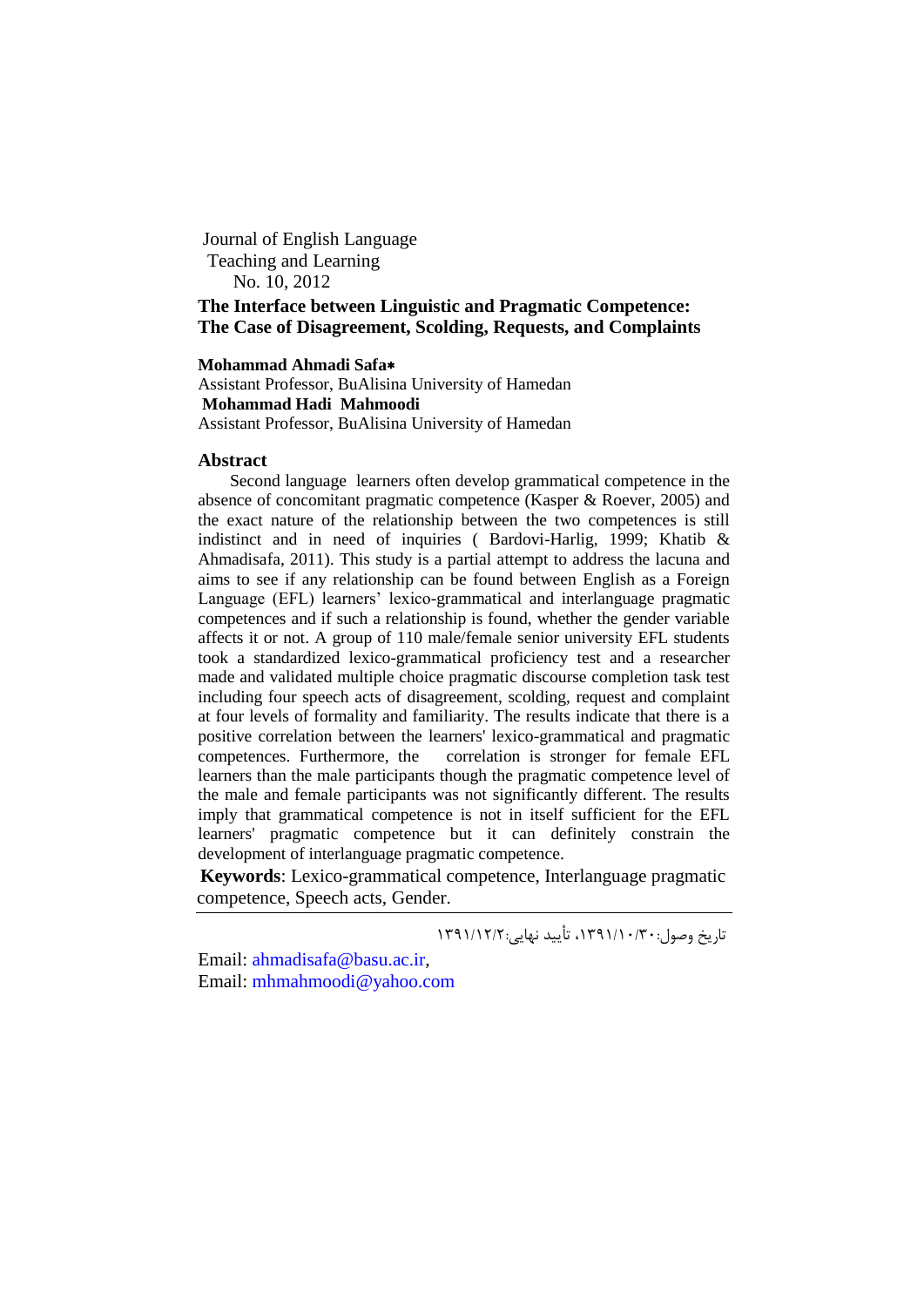## **Introduction**

Studies have shown that second language learners often fail to communicate appropriately even when they are at a high level of general language proficiency (e.g., Bardovi-Harlig & Hartford, 1990; Kasper & Blum-Kulka, 1993; Bardovi-Harlig, 2001). The appropriate communication failure is evident when such learners make errors of appropriateness i.e. pragmatic errors in their communication, the consequences of which are potentially more serious than those resulting from grammatical errors. While native speakers are usually able to identify a grammatical error produced by a non-native speaker as a language problem, they are less likely to identify a pragmatic error as such; instead the non-native speaker may be seen as rude (Bardovi-Harlig, 2001). Possible reasons for these failures and difficulties include transfer of inappropriate norms or language forms from the first language and misconceptions about the target language (Crandall & Basturkman, 2004). In addition, for most learners of a foreign or second language gaining pragmatic competence in the target language is challenging. This is due in part to the fact that "pragmatic competence cannot be clearly judged as correct or incorrect according to prescriptive rules" (Nakajima, 1997, p. 50), which may also be one of the reasons why pragmatic issues receive relatively little attention in the language classrooms (Kreutel, 2007). Yet, the importance of pragmatic competence development for successful second language (L2) use has been emphasized in recent years, and many researchers and instructors are arriving at the conclusion that "besides acquiring elements of the target language, students must be able to function within the total meaning system of that language" (Lo Castro, 1986, as cited in Kreutel, 2007, p.5).

It has also been shown that cultures vary regarding what speech acts can be performed in different settings due to different perceptions of factors such as relationship patterns, rights, and obligations (Blum-Kulka, House, & Kasper, 1989). Such language-specific perceptions do not develop at the same pace as the other aspects of language including grammatical competence. Although L2 learners are believed to develop grammatical competence in the absence of the concomitant pragmatic competence (Bardovi-Harlig & Hartford, 1990, 1993) there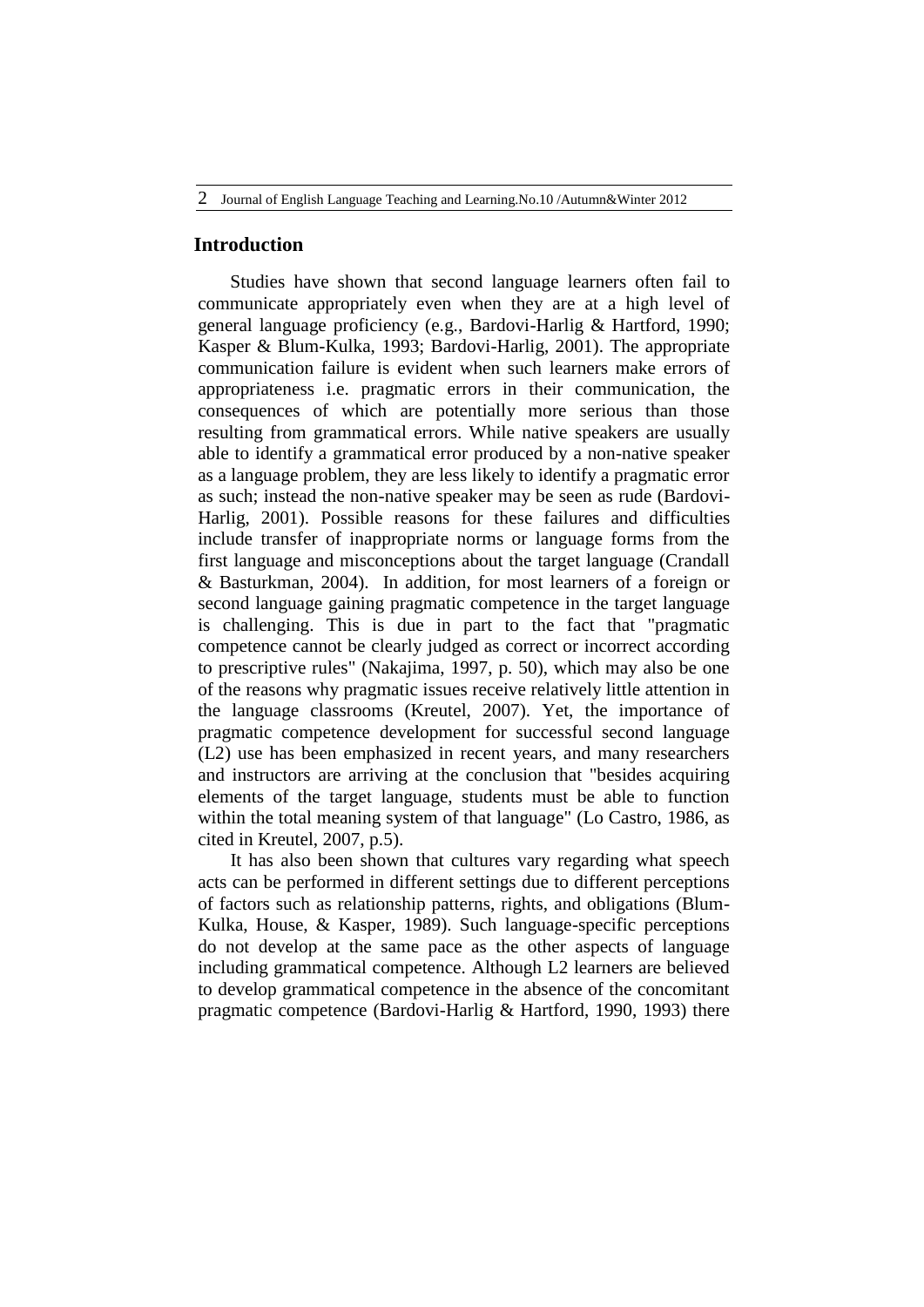is evidence to suggest that the development of pragmatic competence is closely linked to grammatical competence (Barron, 2003), but the exact nature of this relationship is still unknown and in need of further research (Bardovi-Harlig & Hartford, 1996; Bardovi-Harlig, 1999; Kasper, 2000). Against this backdrop, the present study aimed to investigate the nature of the link between the lexico-grammatical and interlanguage pragmatic competences of the advanced learners of English as a Foreign Language (EFL). Interlanguage pragmatic competence includes four speech acts of disagreement, scolding, request and complaint for the purpose of this study.

# **Literature Review**

# *Pragmatic competence and ILP*

Due to the extensive use of the term "Pragmatics" in a wide variety of contexts, it is of utmost importance to delineate what is meant by the term. According to Yule (1996, p.34) pragmatic competence is "the ability to deal with meaning as communicated by a speaker and interpreted by a listener and to be able to interpret people's intended meanings , their assumptions , their purposes and goals". In this definition the central element of communicative interaction is meaning; moreover, both the expression and interpretation have received equally essential importance.

Koike (1989) defines pragmatic competence as the speakers' knowledge and use of the rules of appropriateness and politeness which dictate the way the speaker will understand and formulate speech acts. Taken one step further, interlanguage pragmatics (ILP), as is defined by Kasper and Schmidt (1996, cited in Sykes & Cohen, 2008, p.145) is the development and use of strategies for linguistic action by nonnative speakers. This definition of ILP integrates both development and application of linguistic action strategies into a single competence and hence the field of ILP has been regarded as a second generation hybrid since it belongs to two disciplines of pragmatics and second language acquisition (SLA) (Kasper & Blum-Kulka, 1993).

Concerning the first discipline i.e. pragmatics, it has been argued that most of the studies conducted to date have been comparative and cross sectional, given its closeness to cross-cultural pragmatics (Blum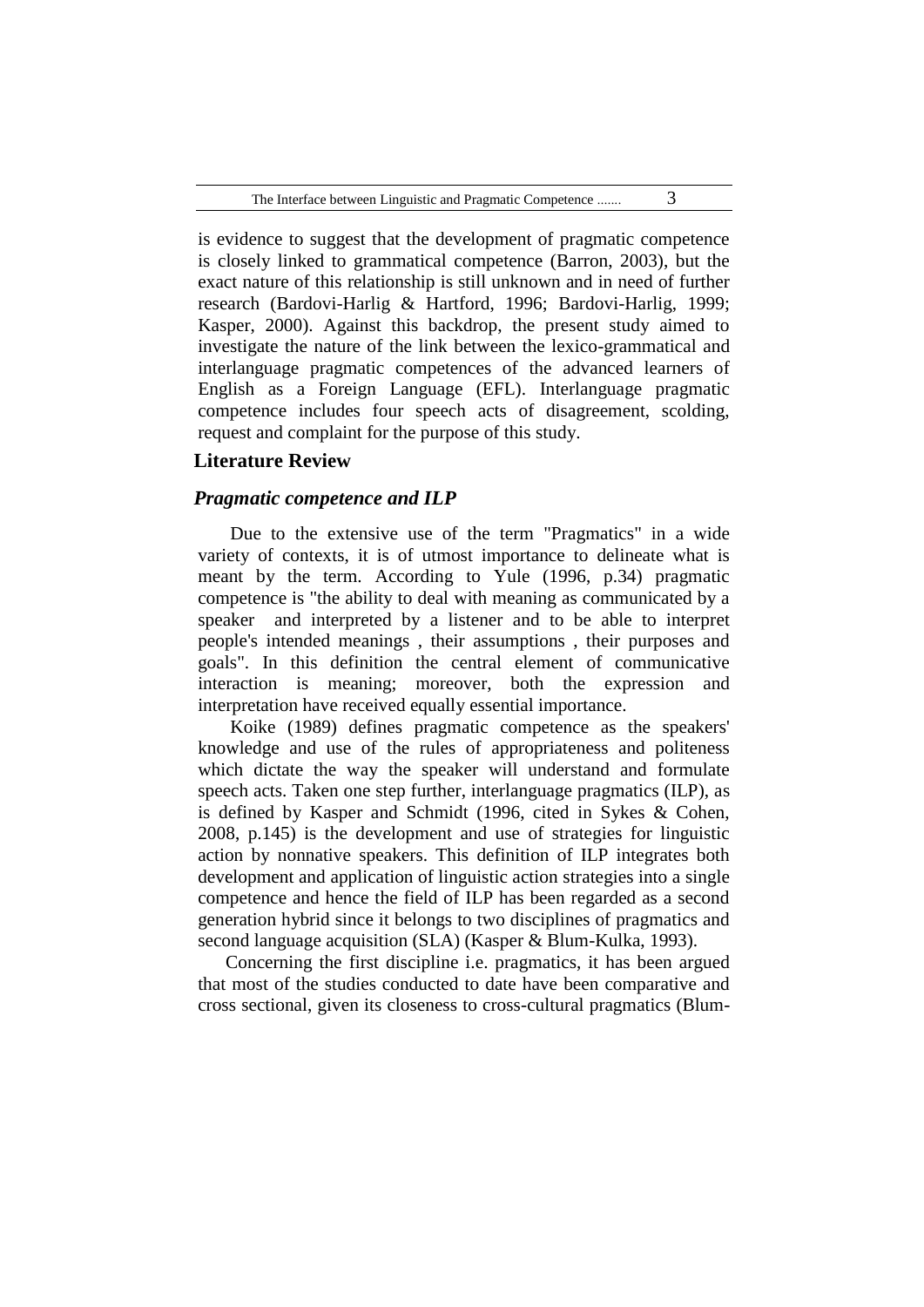Kulka et al., 1989). Since speech acts or language functions being communicated are central components of the ILP definition, an important part of literature is devoted to comparative studies of a wide range of speech acts. Fe'Lix-Brasdefer (2004) refers to a number of studies that have focused on speech acts, including those on apologies and requests (Achiba, 2003; Blum-Kulka, House, & Kasper, 1989; Carrell, 1981; Cohen & Olshtain, 1993; Hassall, 2003; House & Kasper, 1987; Koike, 1989; Le Pair, 1996; Maeshiba, Yoshinaga, Kasper, & Ross, 1996; Ma´rquez-Reiter, 2000, 2002; Placencia, 1998; Scarcella, 1979; Trosborg, 1987, 1995; Walters, 1979 ; as all cited in Fe'Lix-Brasdefer, 2004 ), refusals/disagreements (Bardovi-Harlig & Hartford, 1990, 1991; Beebe & Takahashi, 1989; Beebe, Takahashi, & Uliss-Weltz, 1990; Fe´lix-Brasdefer, 2002, 2003a; Garcı´a, 1992, 1999; Gass & Houck, 1999; Robinson, 1992; Takahashi & Beebe, 1987 ; as all cited in Fe'Lix-Brasdefer, 2004) and complaints (Olshtain & Weinbach, 1993; Trosborg, 1995; as both cited in Fe'Lix-Brasdefer, 2004). As Fe'Lix-Brasdefer (2004) indicates, the theoretical framework of the studies was based on various models of pragmatics, including Brown and Levinson's (1987) politeness model, Grice's (1975) theory of conversation, Leech's (1983) politeness theory, mitigation and epistemic modality (Coates, 1987; Fraser, 1980), and discourse analysis (Edmondson, 1981; Labov & Fanshel, 1977).

Concerning the SLA perspective, scholars have claimed the need to carry out more studies addressing developmental issues that affect learners' acquisition of pragmatics (Kasper & Schmidt, 1996; Bardovi-Harlig, 1999, 2002; Kasper & Rose, 2002). Kasper (1996, p.148) cites three conditions for the acquisition of pragmatic knowledge: "there must be pertinent input, the input must be noticed and the learners need ample opportunity to develop a high level of control", later Kasper (2001) adds the provision of the appropriate feedback to the previous three conditions. From another point of view, Schmidt (1993) considers the attention to linguistic forms, functional meanings, and the relevant contextual features as the most necessary aspects of pragmatic development. He further believes that linguistic forms can serve as intake for language acquisition provided that learners notice them.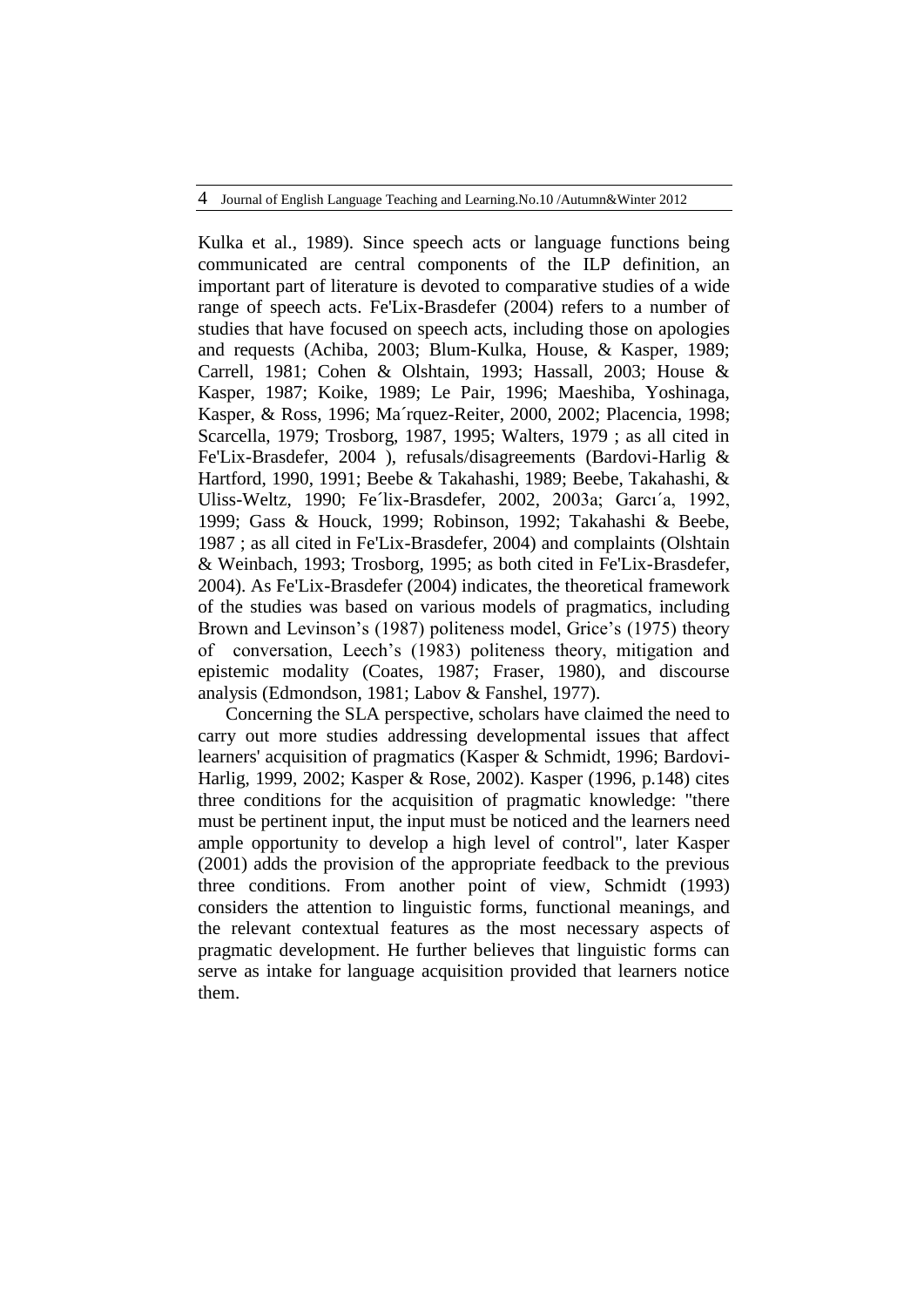| The Interface between Linguistic and Pragmatic Competence |  |
|-----------------------------------------------------------|--|
|-----------------------------------------------------------|--|

In order to approximate native speaker (NS) level of pragmatic competence, in addition to what Kasper (1996) and Schmidt (1993) mentioned, learners need to acquire the rules of politeness in the target culture and to develop interaction skills: knowing not only what to say but how and when to say it, in relation to whom they are speaking, what nonverbal behaviors are appropriate for them to use in various contexts, what routines they should use for turn taking in conversation and how to perform and comprehend speech acts such as requesting or apologizing (Saville-Troike, 1996). That is, interlocutors must have a sense of both pragmalinguistic and sociolinguistic norms of the speech community in order to successfully perform language functions. Pragmalinguistic norms entail the linguistic forms used to perform speech acts while sociolinguistic norms encompass the speakers' knowledge about when, why, and with whom the different linguistic forms are used (Sykes & Cohen, 2008). ILP literature shows that learners at various proficiency levels lack the pragmalinguistic knowledge necessary to mitigate face-threatening acts such as refusals, disagreement or requests by means of various expressions of epistemic modality including lexical or syntactic mitigation (Fe'Lix-Brasdefer, 2004).

## *The Interface between Grammatical and Pragmatic Competences*

Interlanguage pragmatics studies have been essentially crosssectional or longitudinal. The cross-sectional ones were mainly comparative, comparing nonnative speakers or learners' linguistic production with that of the native speakers (Kasper, 1996; Kasper & Roever, 2005) and the bulk of research questions and methods in the field are derived from empirical, particularly cross-cultural, pragmatics (Bardovi-Harlig, 1999). Typical issues addressed in data-based studies are whether Non-Native Speakers (NNS) differ from Native Speakers (NS) in the a) range, b) contextual distribution, c) strategies, d) linguistic forms used to convey, e) illocutionary meaning, and f) politeness (Kasper, 1992). On the other hand, developmental ILP studies have been conducted using both longitudinal and crosssectional designs to examine learners' pragmatic competence at various stages of their pragmatic development (Fe'Lix-Brasdefer, 2004). Whereas longitudinal studies have examined the systematic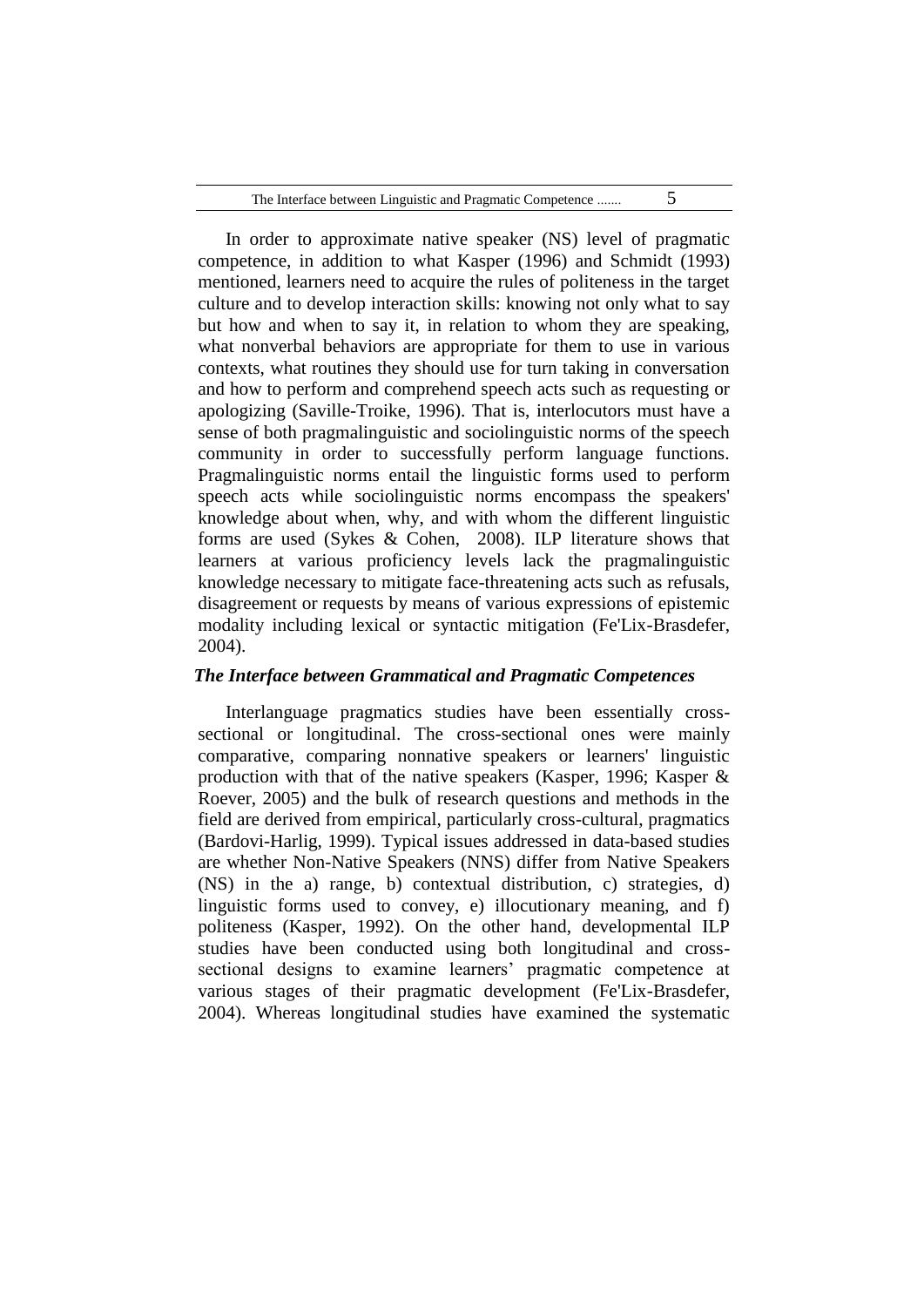development of speech acts among the language learners (for exampleAchiba, 2003; Bardovi-Harlig & Hartford, 1993; Ellis, 1992), cross-sectional studies have focused on pragmatic development among learners at various proficiency levels. This cross-sectional group of studies has shown that higher levels of linguistic proficiency often correlate with higher levels of pragmatic competence (Carrell, 1981; Koike, 1996, cited in Fe'Lix-Brasdefer, 2004; Maeshiba et al., 1996; Takahashi & Beebe, 1987; Trosborg, 1987). However, there have been contradictory results reported in the literature about the same correlation. On the other hand, some studies have revealed neither strong nor significant correlations between grammatical and pragmatic proficiency (Kreutel, 2007). Considering the second group of results, Bardovi-Harlig (1999) maintains that it seems logical to assume that a higher lexico-grammatical proficiency facilitates pragmatic proficiency, though it cannot be assumed that the former automatically gives rise to the latter.

Barron (2003, p. 46) delineates two positions in this regard:

I. Grammatical and pragmatic competences are independent entities i.e. although a lack of grammatical competence in a particular area may cause a particular utterance to be less effective, it does not necessarily represent a pragmalinguistic error.

II. On the other hand research has shown that a lack of a grammatical competence can restrict a learner's capacity to produce linguistic action. Indeed Hassall (1997, cited in Barron,2003,p 46) claims in this regard that : "… while grammatical competence is not in itself sufficient for pragmatic competence … it is likely to greatly constrain the development of pragmatic competence (Barron, 2003, p.46)

Researchers have further shown that grammatical development does not guarantee a corresponding level of pragmatic development. Even learners who exhibit high levels of grammatical competence may exhibit a wide range of pragmatic competence weaknesses when compared with NSs in conversations (Bardovi-Harlig & Hartford, 1990, 1991, 1993) and elicited conditions (Faerch & Kasper, 1989; House & Kasper, 1987; Takahashi & Beebe, 1987; Takenoya, 1995; as all cited in Bardovi-Harlig & Dornyei, 1998). In other words, even advanced language learners often show a marked imbalance between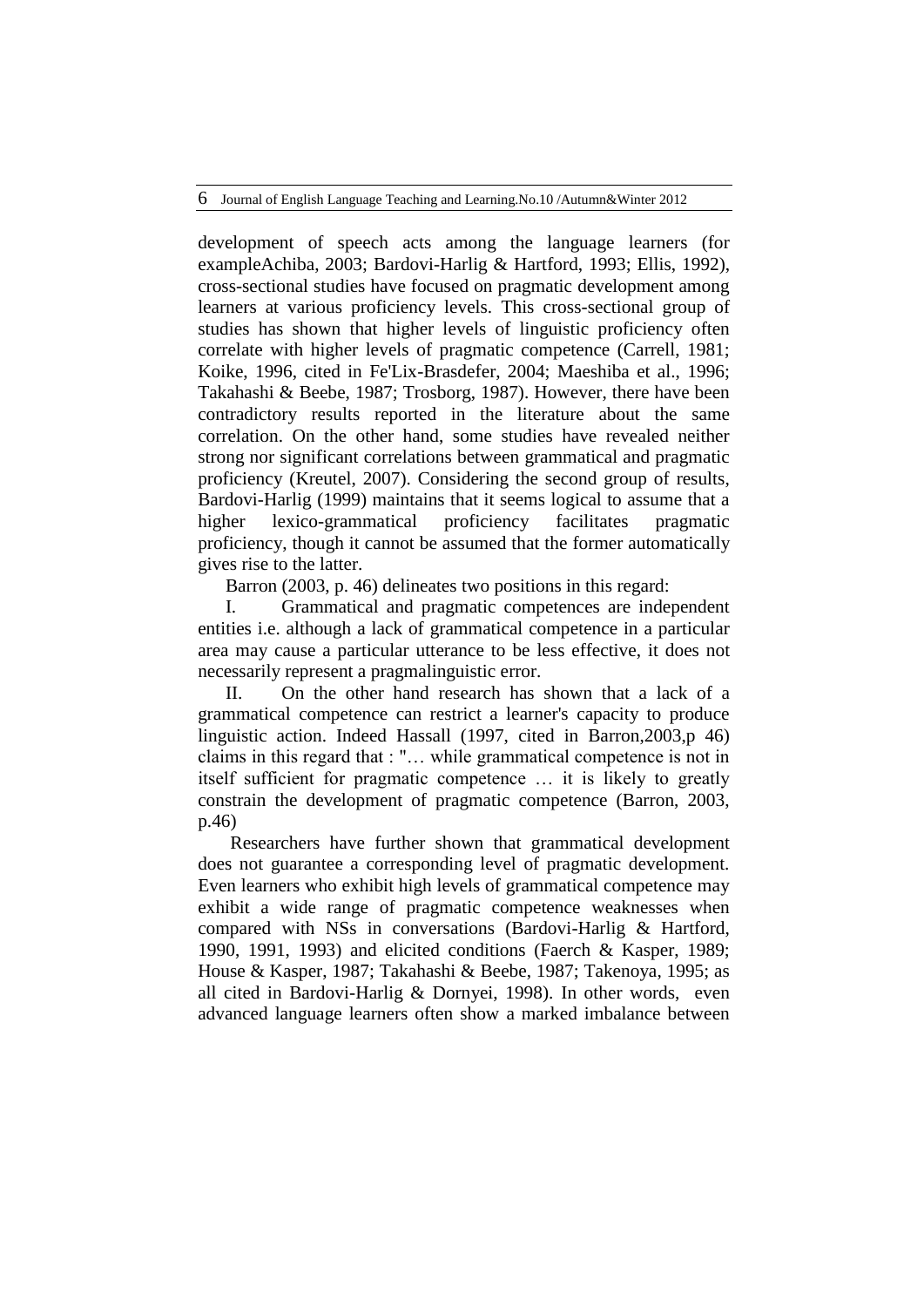| The Interface between Linguistic and Pragmatic Competence |  |
|-----------------------------------------------------------|--|
|-----------------------------------------------------------|--|

their grammatical and pragmatic knowledge or more specifically between the lexico-grammatical micro-level and the "macro level of communicative intent and socio-cultural context" (Celce-Murcia, Dornyei & Thurrell, 1995, p.13) of their communicative competence, with pragmatic competence lagging behind grammatical competence (Olshtain & Blum-Kulka, 1985 cited in Bardovi-Harlig, 1999). Even several studies have suggested how L2 grammatical knowledge does not develop at the same pace as L2 pragmatic knowledge, implying that it is inherently different from grammatical knowledge (Koike & Pearson, 2005). Bardovi-Harlig (1999) concludes that from these and many other studies which have investigated advanced NNSs, we learn that interlanguage grammatical competence is not a sufficient condition for interlanguage pragmatic competence, but she enquires if it is a necessary condition. Asked another way, is pragmatic competence built on a platform of grammatical competence? As she believes (1999), very few studies make the link between pragmatics and interlanguage system.

Prior to Bardovi-Harlig (1999), Koike (1989) had addressed inconsistent research findings, stating that we must recognize that learners' interlanguage is made up of several components and that the components may develop toward native like L2 fluency in different ways. The nature of learners' interlanguage is then more complex than previously described.

Pragmatic competence is the distinguishing factor which makes the NNSs distinct from NSs. While all nonnative learners are open to potential misunderstandings (Bardovi\_Harlig, and Hartford, 1990), advanced learners are actually more at risk than lower proficiency learners since for these learners grammatical proficiency is no longer seen as an excuse for problems of formality and impoliteness. This was shown in a study by Enomoto and Marriot (1994). They asked six Japanese native speakers to assess two Australian tour-guides' pragmatic competence in Japanese. They found that the native speaker judges were more critical of the advanced speakers' level of politeness than that of the lower proficiency speakers. In other words, it appears that when grammatical competence is not seen as a relevant explanation, native speakers generally attribute any deviations from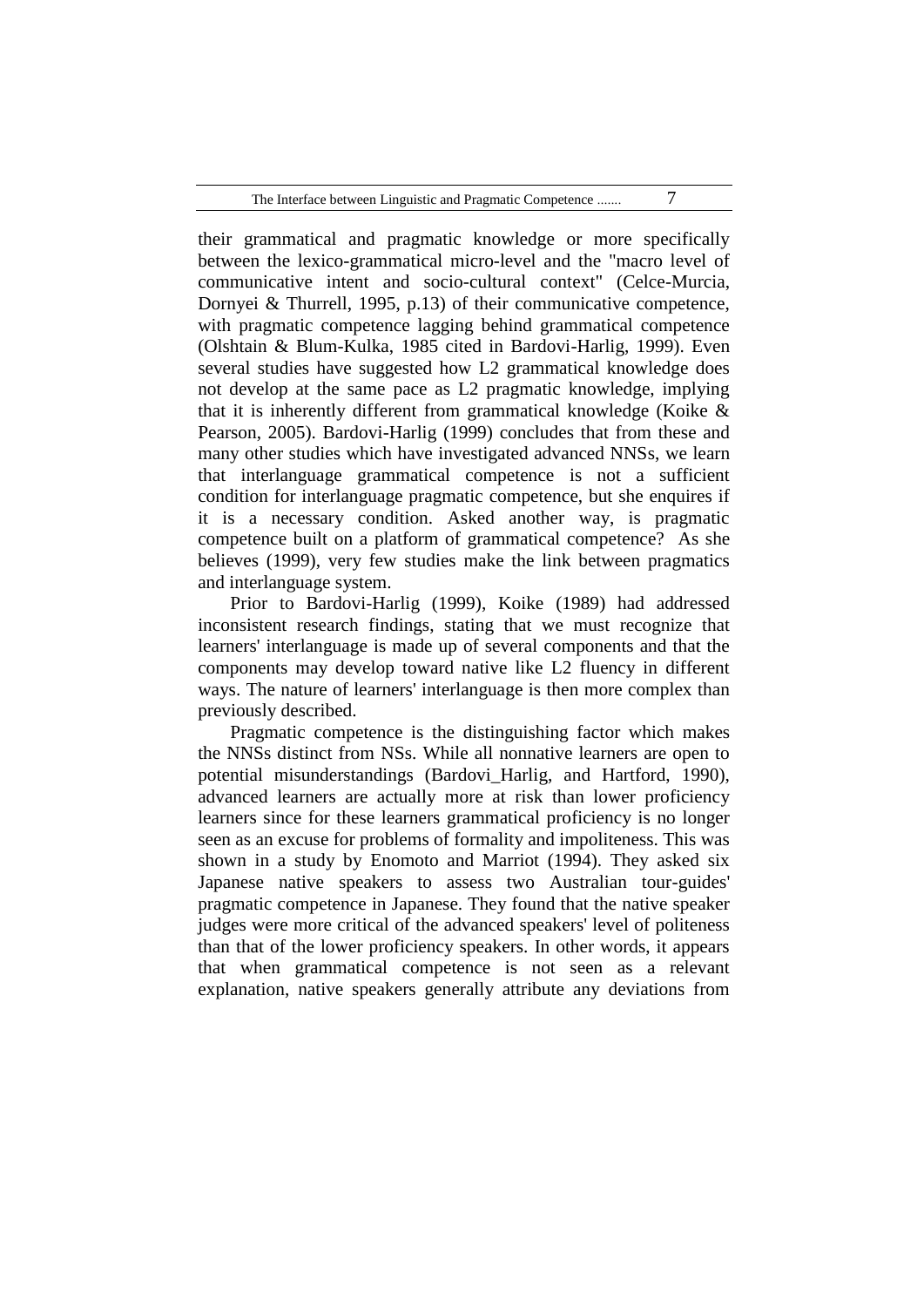conventional usage to personality issues rather than to issues of language use (Barron, 2003).

The nonnative speakers' pragmatic failure and misunderstandings have been attributed to a variety of sources. Koike (1989), for example, suggests that despite an excellent command of the L2 grammar and lexicon, learners may fail to convey pragmatically appropriate expressions, in part because they transfer L1 pragmatic rules in their L2 production. In addition, insufficient knowledge of the range of syntactic forms of utterances they can use to express particular speech acts is another reason since they must know and exactly identify the appropriate situations in which they are used.

Alcon (2005) maintains that some features of the EFL contexts prevent pragmatic learning and an appropriate use of language in the appropriate contexts. Among these features are the narrow range of speech acts realization strategies, and the typical interaction patterns in the EFL classroom which restrict pragmatic input and opportunities for practicing discourse organization strategies (Lorscher & Schulze, 1988). Moreover, Rose (1999) adds to the mentioned features, the large classes, limited contact hours, and little opportunity for intercultural communication as the other features of the EFL classroom which hinder pragmatic learning. Still other aspects of the EFL context which have been found as debilitative for pragmatic learning are the kind of input available (Bardovi-Harlig& Hartford, 1996; Nikula, 2002) and pedagogical materials (Aclon & Safont, 2001; Bardovi-Harlig, 1996; Crandall & Basturkmen, 2004). These studies have also shown that presenting a list of linguistic forms is highly unlikely to result in pragmatic development. Instead, pragmatic instruction has been shown to be both effective and necessary.

## **Purpose of the Study**

As it is stated above, the nature of the interrelationship between the lexico-grammatical proficiency and interlanguage pragmatic competence is believed to be an area in need of further inquiries. The present study addresses the issue through an investigation of the kind of relationship between the advanced male/female Iranian EFL university students' lexico-grammatical proficiency and their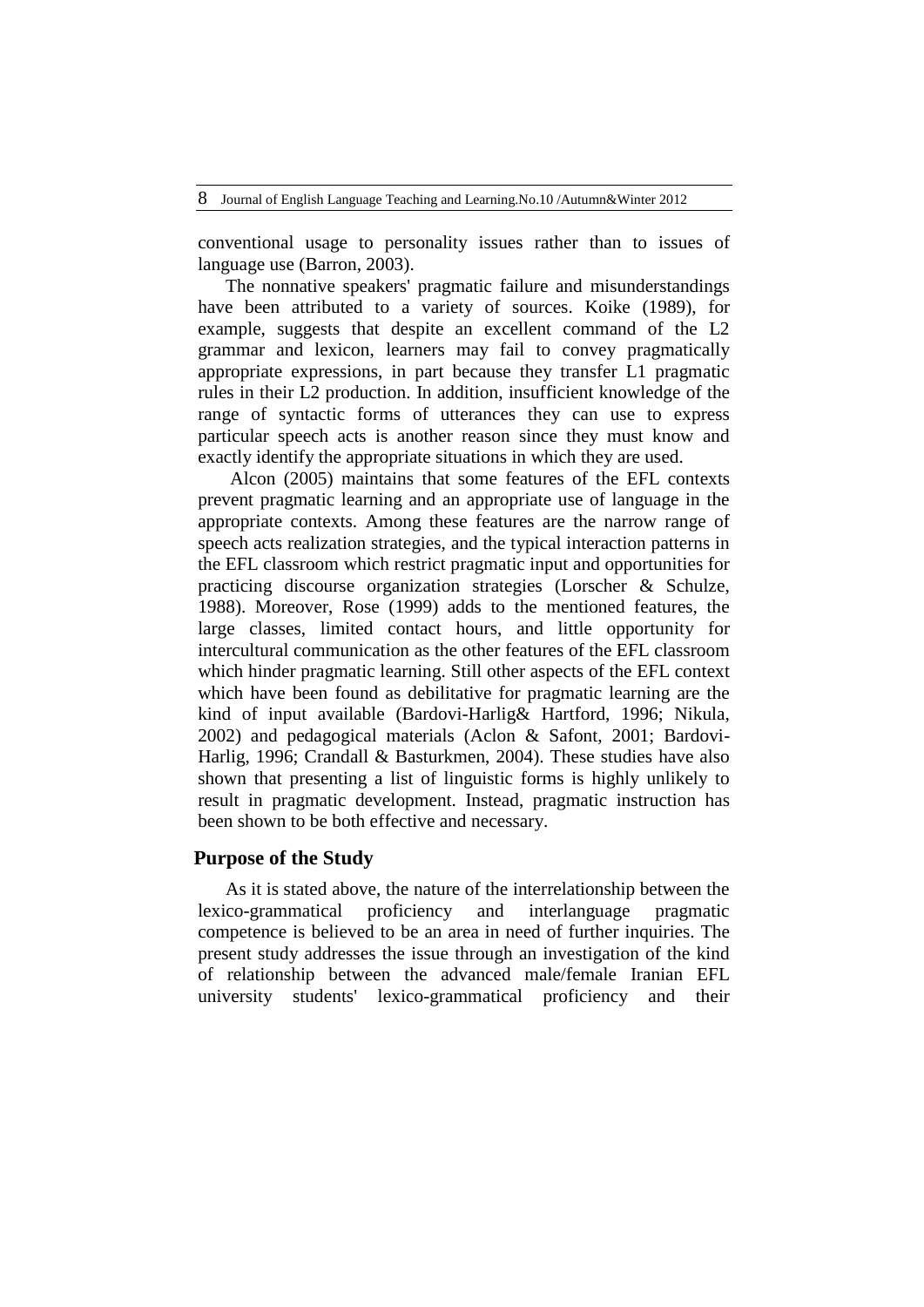interlanguage pragmatic competence. For this purpose the following four research questions were raised.

# **Research Questions**

**Q1**: Is there a significant correlation between lexico-grammatical competence and the ILP competence of advanced EFL learners?

**Q2**: Is there any difference in the correlation patterns of the advanced EFL learners' lexical versus grammatical competences and their ILP competence?

**Q3**: Does the gender variable significantly affect the relation pattern between the lexico- grammatical and ILP competencies of the advanced EFL learners?

**Q4**: Is there any gender difference in the ILP competence of advanced EFL learners?

# **Hypotheses**

**H1**: It is hypothesized that a correlation exists between lexicogrammatical competence and interlanguage pragmatic competence.

**H2**. There is no difference in the correlation pattern of advanced EFL learners' lexical versus grammatical competences and ILP competence.

**H3**: Correlation between the two competences is not gender sensitive.

 **H4**: No significant difference can be found in the ILP competence of the male and female advanced EFL learners.

## **Method**

As the study was to enquire into interface between pragmatic competence and the lexico-grammatical competence of the EFL learners, the main challenge of the study was the development and validation of a pragmatic multiple choice discourse completion task test. The next stage was the adaptation of a lexico-grammatical test and finally, the administration of both pragmatic and lexico-grammatical tests on the intended sample of participants.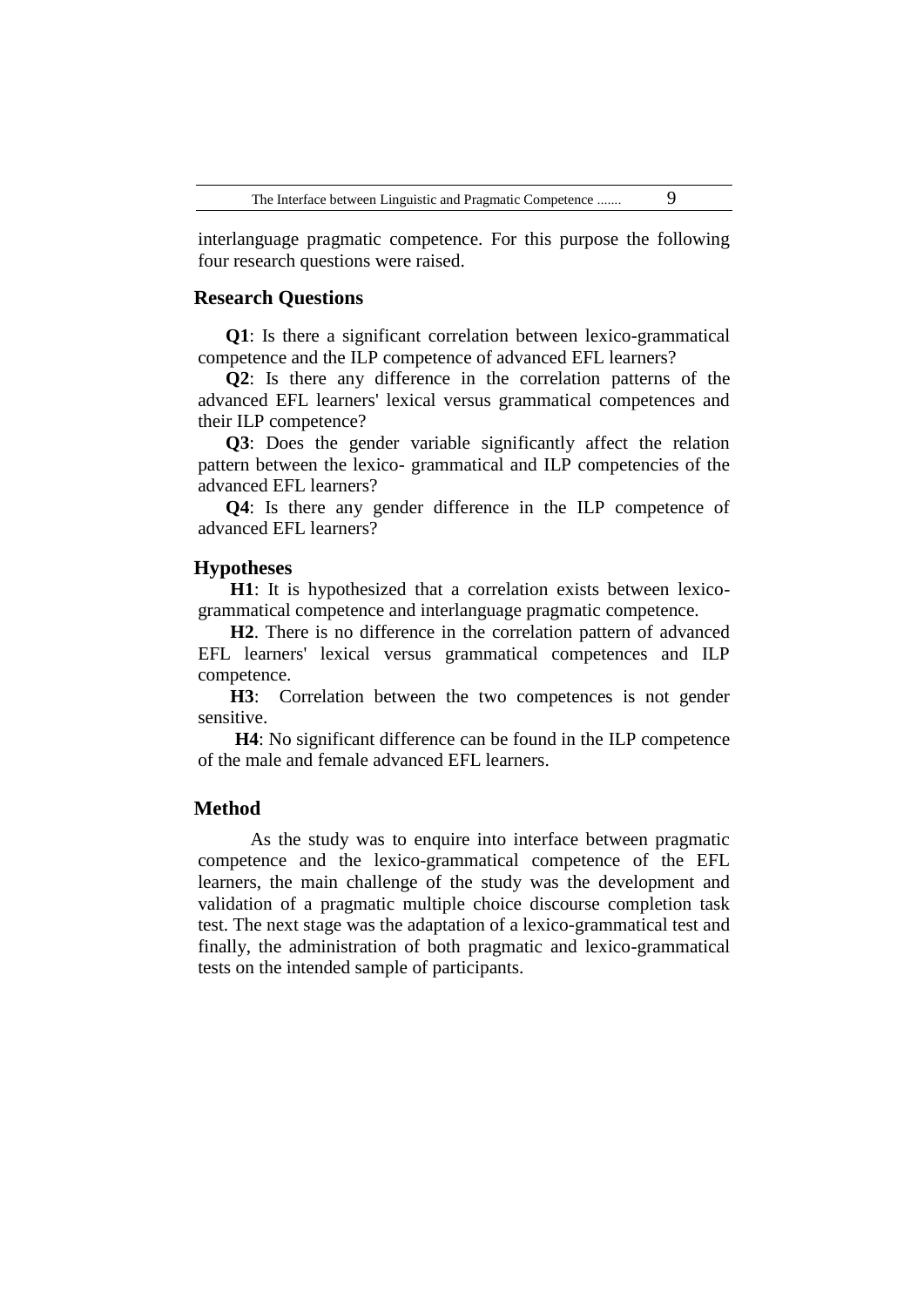## *Participants*

One hundred and twenty senior (at the  $7<sup>th</sup>$  or  $8<sup>th</sup>$  academic semester of BA studies) male and female EFL university students were selected. The participants were students of Bu Ali Sina State University and Islamic Azad University of Hamedan. Ten students out of 120 were absent during at least one of the testing sessions, so the ultimate number used for the analyses was reduced to 110. The number of male participants was bound to 41, and the female participants' to 69. The age range was 22-24.

# *Instrumentation*

In order to address the linguistic proficiency and interlanguage pragmatic competence interrelationship the present study applied two instruments: a lexico-gramatical test and an interlanguage pragmatics test.

The lexico-grammatical test was an adapted sample TOEFL test. The practicality considerations as well the relative construct irrelevance of the listening skill to the intended lexico-grammatical competence were the reasons why the researcher decided to leave out the listening part of the sample TOEFL.

The second test used was a researcher made and validated Multiple choice Discourse Completion Task (MDCT) test. It tested four speech acts of disagreement, scolding, request, and complaint. Each speech act was tested at four levels of familiarity and formality using scenarios of formal familiar, formal unfamiliar, informal familiar and informal unfamiliar situations.

The internal consistency reliability estimate for both TOEFL lexico-grammatical and MDCT tests was acceptable (a=0.87 for lexico-grammatical and a=0.79 for MDCT test)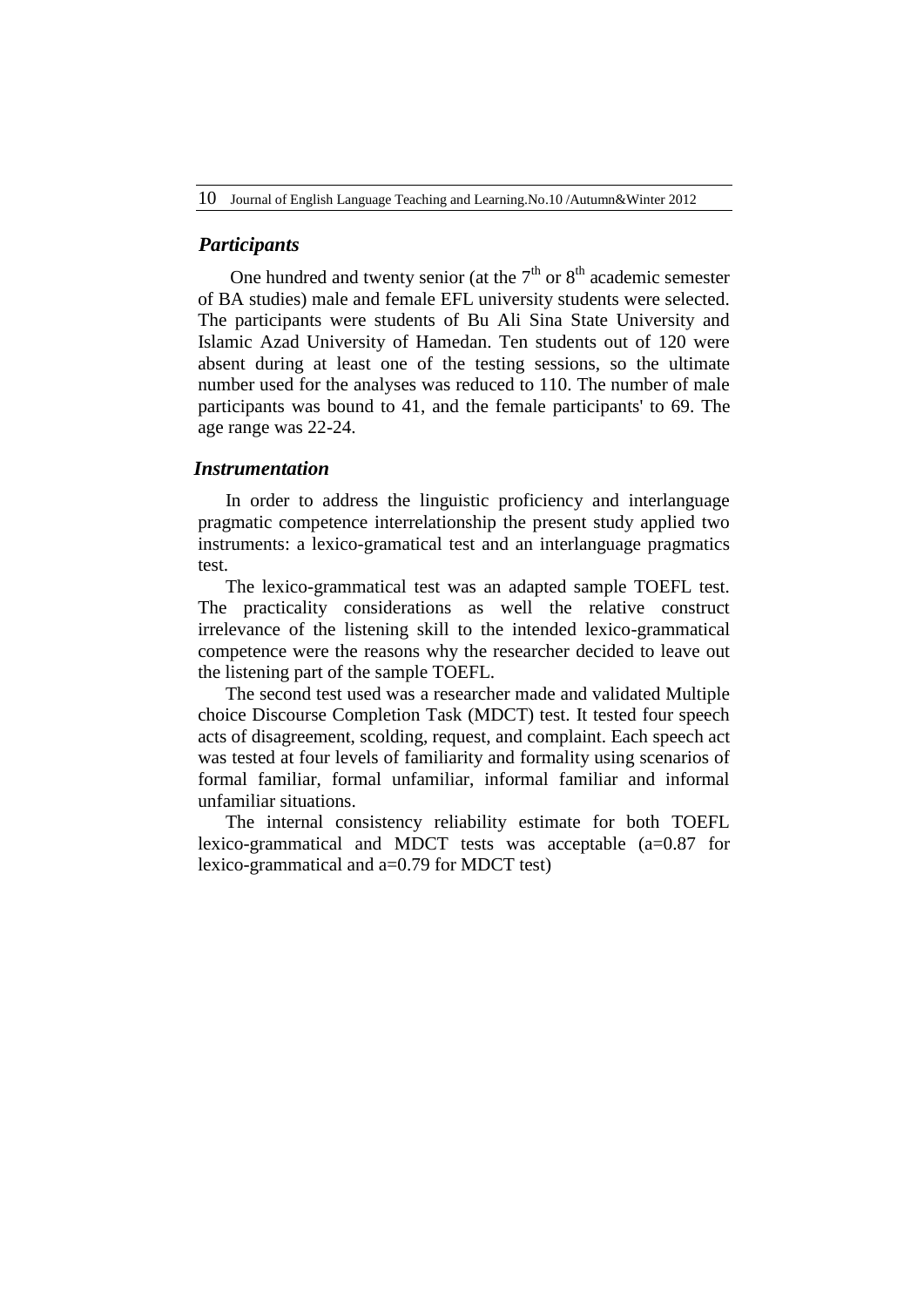| The Interface between Linguistic and Pragmatic Competence |  |  |
|-----------------------------------------------------------|--|--|
|-----------------------------------------------------------|--|--|

# *Data Collection Procedure*

The first data collection stage was the development of the pragmatic MDCT test. It tested four speech acts of disagreement, scolding, request, and complaint at four levels of familiarity and formality using scenarios of formal familiar, formal unfamiliar, informal familiar and informal unfamiliar situations. Once the earliest version of the MDCT test was designed, it was given to two native English speakers to comment on the paragmalinguistic accuracy and sociolinguistic appropriateness of the developed scenarios. The second version was improved based on the obtained comments from the two native English speakers.

To ensure the validity of the improved version of the test, it was given to a group of 15 native speakers of English. This version of the MDCT test which was given to the NSs included 20 scenarios. The results gained from the native speakers test performance proved four items (out of 20) as poor ones since only 50 percent of the NSs had chosen the researchers intended option as their choices, so those items were discarded. The validity of the intended responses for 14 items was proved to be 1.00 (100 percent of native speakers chose the intended correct choice of the scenarios as the most appropriate response in the given situations). The validity of the responses for the remaining two test items was found to be 0.90 and 0.87 (90 and 87 percent respectively of the NSs had confirmed the appropriateness of the intended choice), both of which were kept in the final MDCT test version. Once the final version of the MDCT was available the participants took the adapted TOEFL test as the lexico-grammatical test and two weeks later they took the researcher made pragmatic MDCT test and the researcher could obtain the required data for the analyses.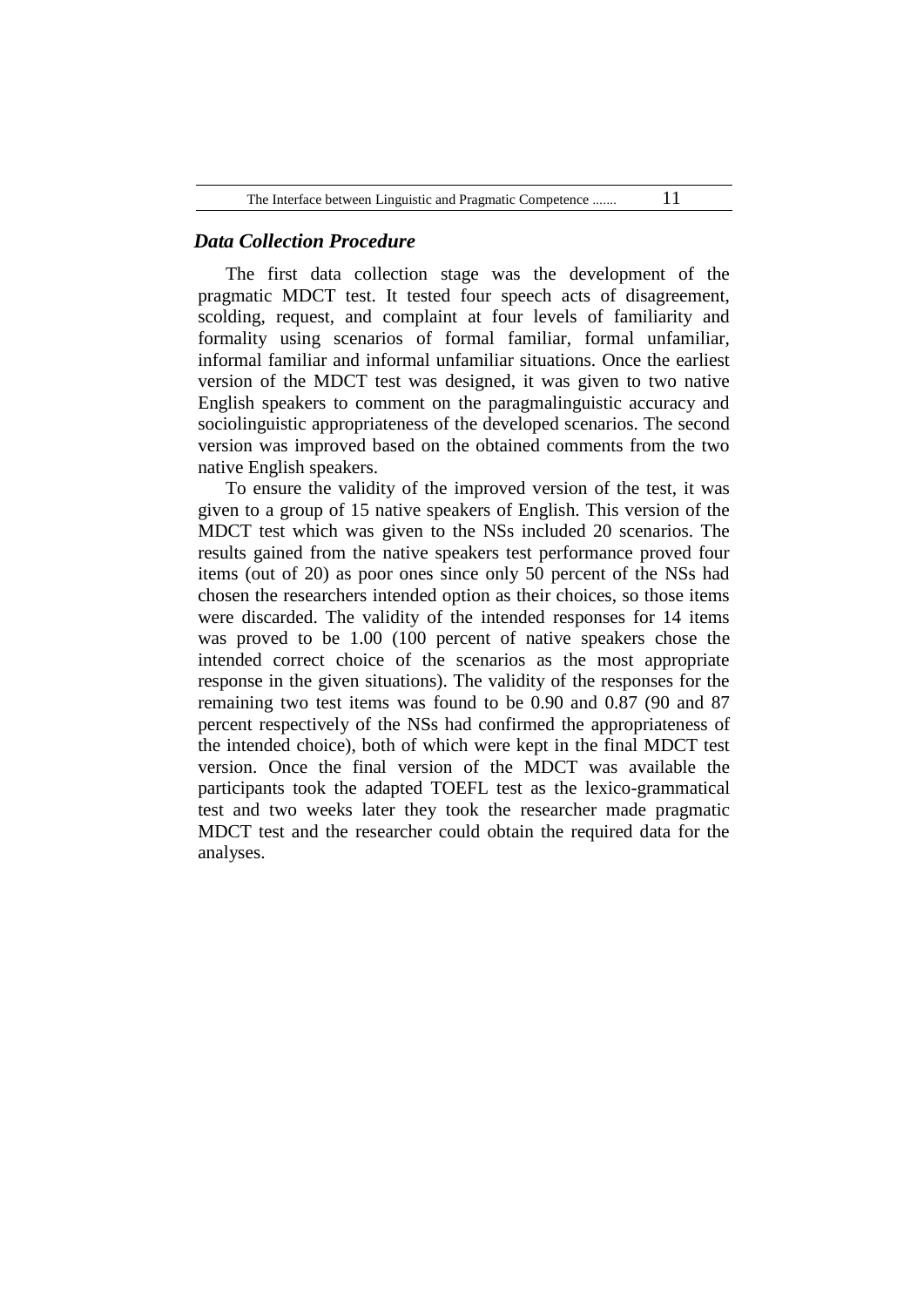#### **Results**

The analysis of the data was carried out through different statistical procedures like T-test, Pearson correlation analysis, and Analysis of Variances. The data analysis and the description of the results of the analyses for each research question is presented in the following part.

The first research question was whether there is a significant correlation between lexico-grammatical competence and the ILP competence of the advanced EFL learners. To answer this question a Pearson correlation analysis was run on the two tests results and the descriptive results of this analysis is presented in Table (1).

**Table1**. *Descriptive Statistics of the Two Tests*

|         | Mean  | <b>Std. Deviation</b> |     |
|---------|-------|-----------------------|-----|
| lexGr.P | 27.24 | 6.28                  |     |
| Prag.P  | 8.13  | 2.30                  | 110 |

The mean score of the 110 male and female participants of the study in the lexico-grammatical test is 27.24 and the standard deviation of the test is 6.28. While the mean score of the sample in the pragmatic MDCT test is shown to be 8.13 and its standard deviation is 2.30. The correlation analysis result is presented in Table (2).

|     | . 冰冰 |
|-----|------|
|     | .000 |
| 110 |      |
|     |      |
|     |      |

**Table2**.*Correlation Analysis of the Two Tests*

\*\*. Correlation is significant at the 0.01 level (2-tailed).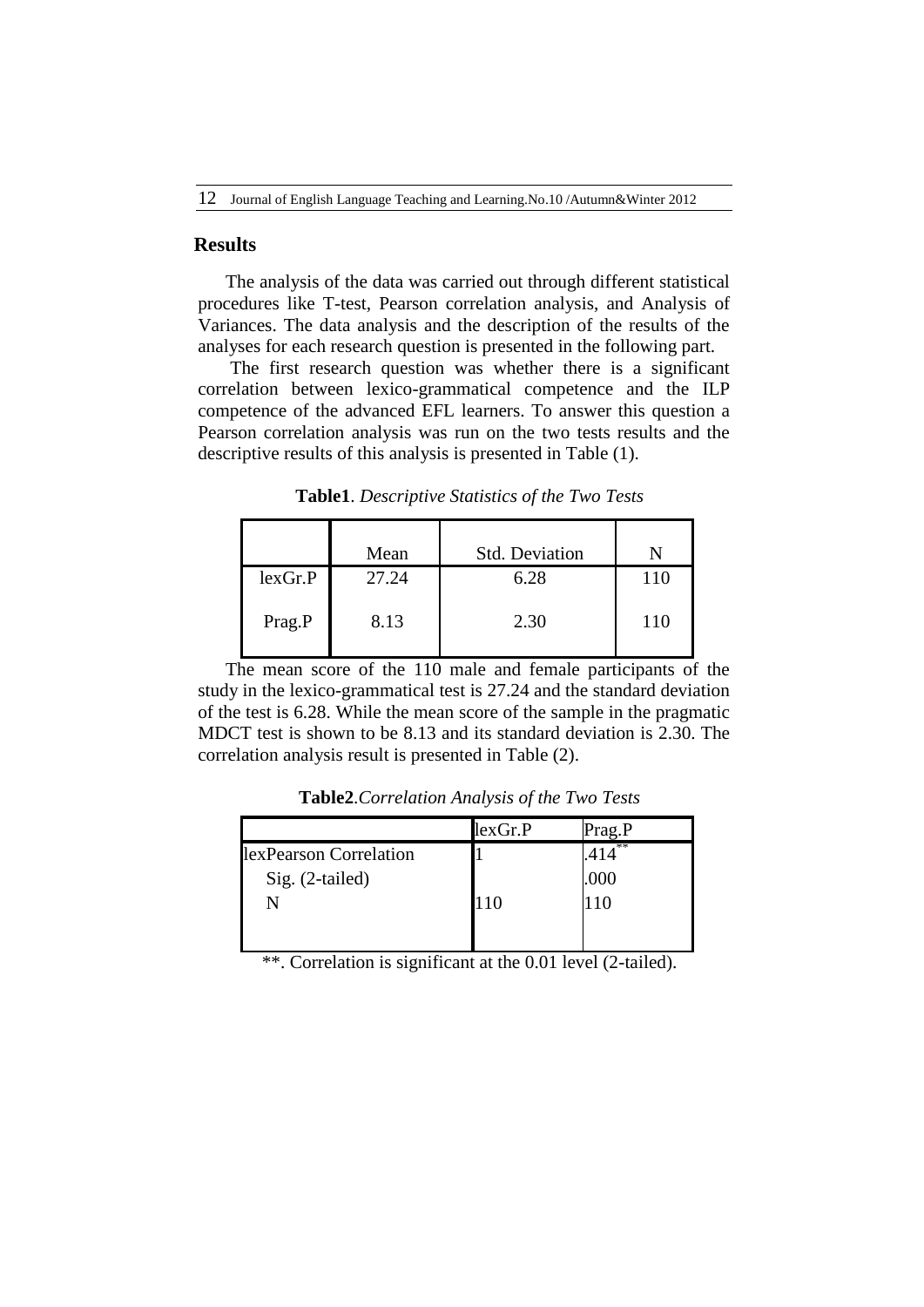As it is evident in table 2, a strong and significant correlation is found between the lexico-grammatical competence and the pragmatic competence of the participants ( $r = .414$ ,  $p < 0.01$ ). Based on this analysis, the two competences are strongly correlated and the first hypothesis of the study that supported the existence of such a relation is confirmed.

The second research question posed the possibility of the existence of differential correlation patterns between the pragmatic competence and the two components of the lexico-grammatical competence. In other words, the question is to explore if there is any difference in the correlation patterns of the EFL learners' lexical versus grammatical competences and their pragmatic competence. The correlation analysis for this research question and the related descriptive statistics are presented in tables (3) and (4).

**Table3**.*Descriptive Statistics: Grammar, Lexical and Pragmatic Tests*

|        | Mean  | <b>Std. Deviation</b> |     |
|--------|-------|-----------------------|-----|
| Gr.P   | 14.27 | 3.68                  | 110 |
| Lex.P  | 12.94 | 3.49                  | 110 |
| Prag.P |       |                       | 10  |

Table 3 presents the mean score and the standard deviation of the participants' lexical, grammatical, and pragmatic competences' tests. The mean score and standard deviation of the lexical test is shown to be 12.94 and 3.49 respectively, 14.27 and 3.68 for grammar test, and 8.13 and 2.30 for pragmatic competence MDCT test. Table (4) presents the results of the correlation analysis.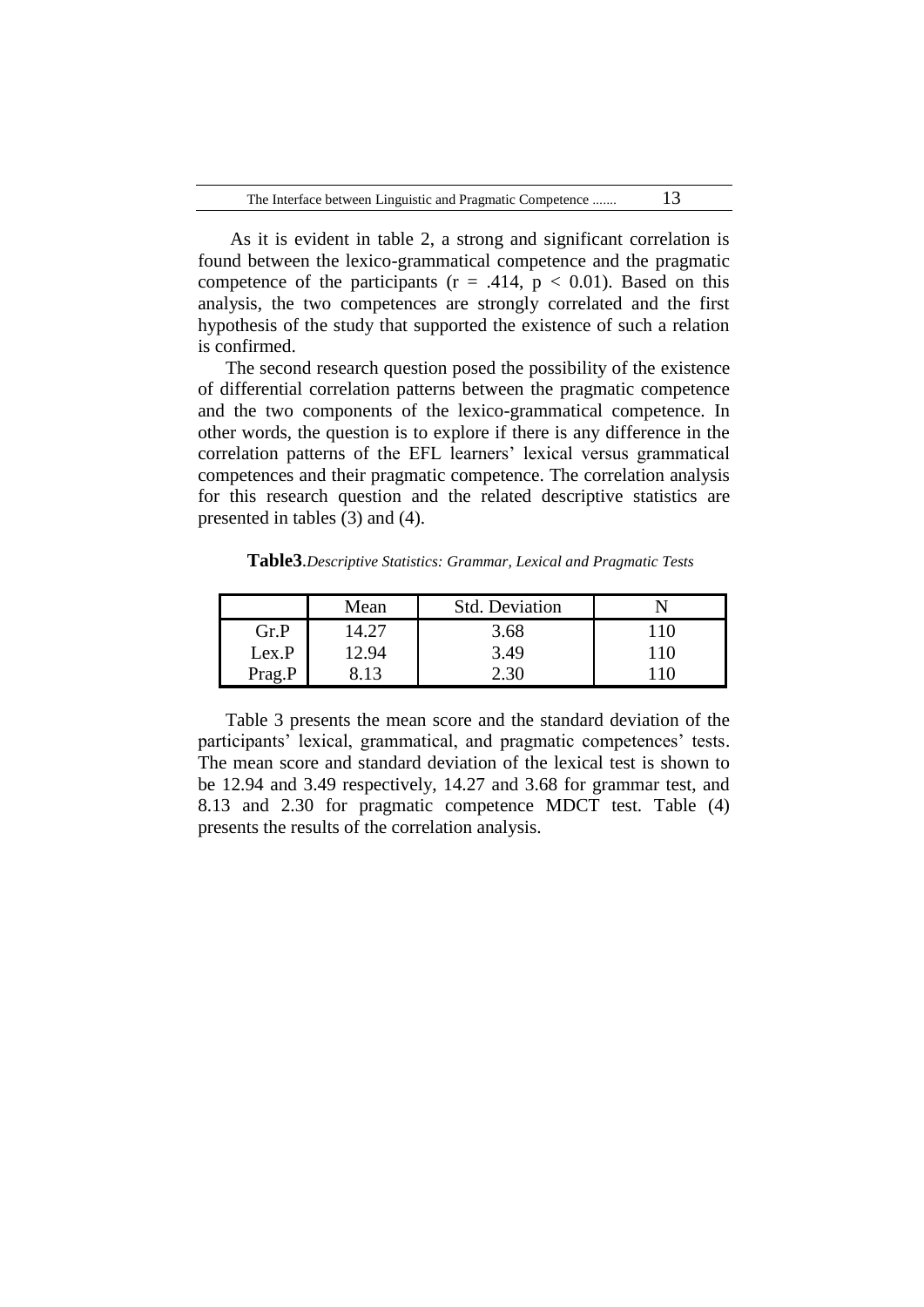|                                  | Gr.P      | Lex.P       | Prag.P      |
|----------------------------------|-----------|-------------|-------------|
| <b>Gr.P Pearson Correlation</b>  |           | $.554^{**}$ | $.405***$   |
| $Sig. (2-tailed)$                |           | .000        | .000        |
| N                                | 110       | 110         | 110         |
| <b>Lex.F Pearson Correlation</b> | .554      |             | $.316^{**}$ |
| Sig. (2-tailed)                  | .000      |             | .001        |
| N                                | 110       | 110         | 110         |
| Prag. Pearson Correlation        | $.405***$ | $.316^{**}$ |             |
| Sig. (2-tailed)                  | .000      | .001        |             |
| N                                | 110       | 110         | 110         |

**Teble4**. *Correlations Among the Three Tests*

\*\*. Correlation is significant at the 0.01 level (2-tailed).

Both lexical and grammatical competences are shown to be significantly, though distinctively, correlated with pragmatic test; however, the correlation coefficient of the grammatical competence and pragmatic competence is evidently higher  $(r = 0.4)$  than the correlation coefficient of lexical and pragmatic competences ( $r =$ 0.31). Despite the fact that the obtained results statistically confirm the second hypothesis of the study, there is a difference in the correlation coefficients of the grammatical versus lexical competences and pragmatic competence.

 The third research question seeks to see if there is any gender difference in the correlation pattern between lexico-grammatical competence and the ILP competence of the advanced EFL learners. Table (5) presents the descriptive statistics of the female participants' tests results. Their mean score in the lexico-grammatical test is 26.15 and standard deviation of the test is 5.77 while the mean score of the sample for the pragmatic test is 7.82 and the standard deviation is 2.26.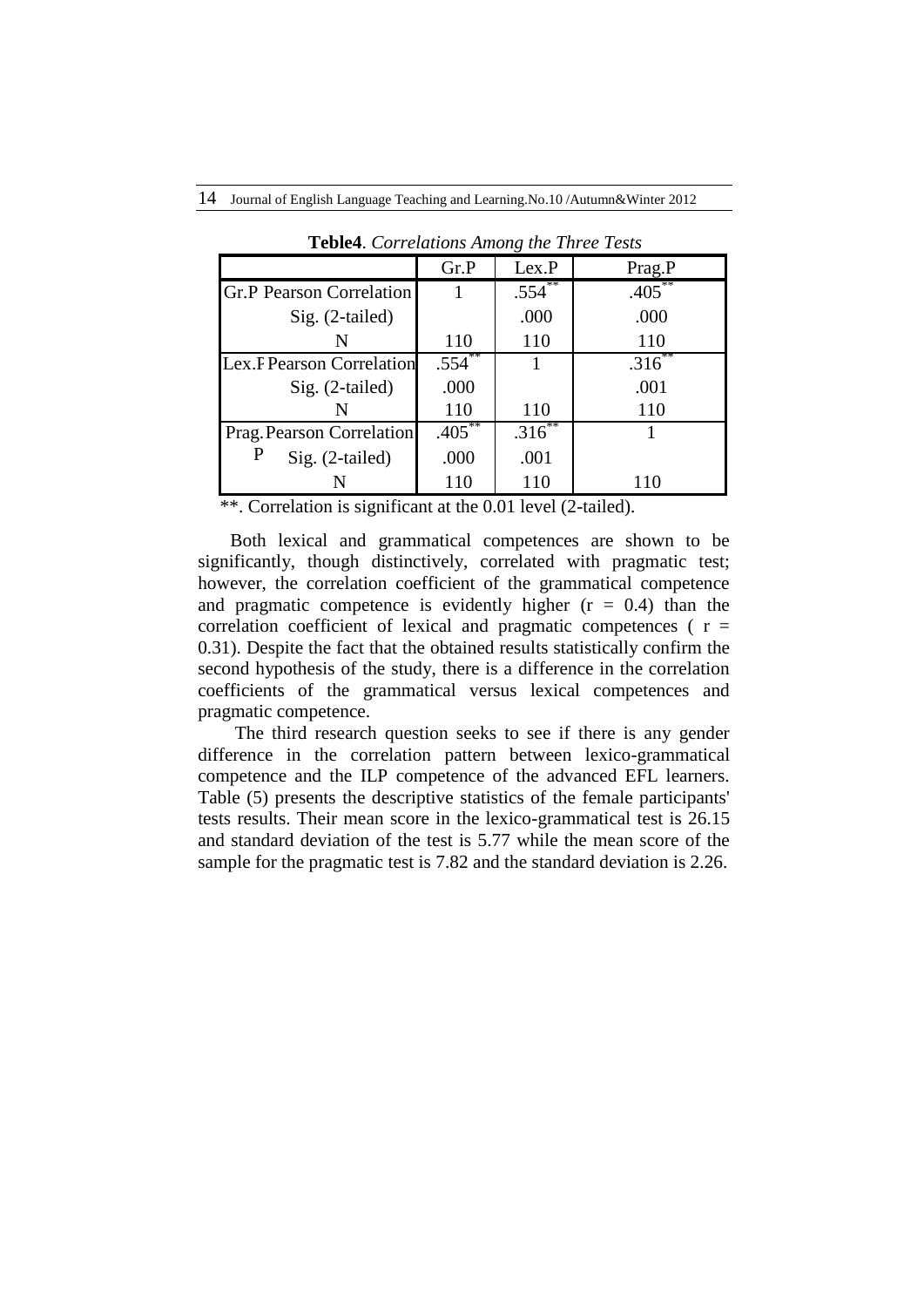|         | Mean  | <b>Std. Deviation</b> |    |
|---------|-------|-----------------------|----|
| Lexigr  | 26.15 | $\overline{ }$        | 69 |
| pragcom | 82    | 4.ZU                  | 69 |

**Table**. *Female Sample's Descriptive Statistics*

The analysis revealed a strong and highly significant correlation between the female EFL learners tests results. As it is evident in table (6), the significance of the correlation in a 2- tailed distribution is 0.00.

Lexigr pragcom Lexign Pearson Correlation 1 1 .483<sup>\*</sup> Sig. (2-tailed) .000 N 69 69

**Table5**.*Correlation Analysis of Female Sample Tests*

\*\*. Correlation is significant at the 0.01 level (2-tailed)

The correlation analysis of the male participants yielded  $\epsilon$ rather different result. Table 7 includes the male group's descriptive statistic results.

**Table6***.* Male Sample's Descriptive Statistics

|         | Mean | <b>Std. Deviation</b> |  |
|---------|------|-----------------------|--|
| Lexigr  | 29.0 | 6.75                  |  |
| Pragcom | 8.65 | $-0.30$               |  |

The mean score of the male group of participants in the Lexicogrammatical test is shown to be 29.07 and the standard deviation is 6.75 while the pragmatic test's mean score is 8.65 and its standard deviation is 2.30. The correlation analysis of this group's tests results is provided in table (8).

Lexigr Pragcom Lexign Pearson Correlation 1 1 .261 Sig. (1-tailed) .050

**Table7**. *Correlation Analysis of Male Sample*

\*. Correlation is significant at the 0.05 level (1-tailed).

N 41 41 41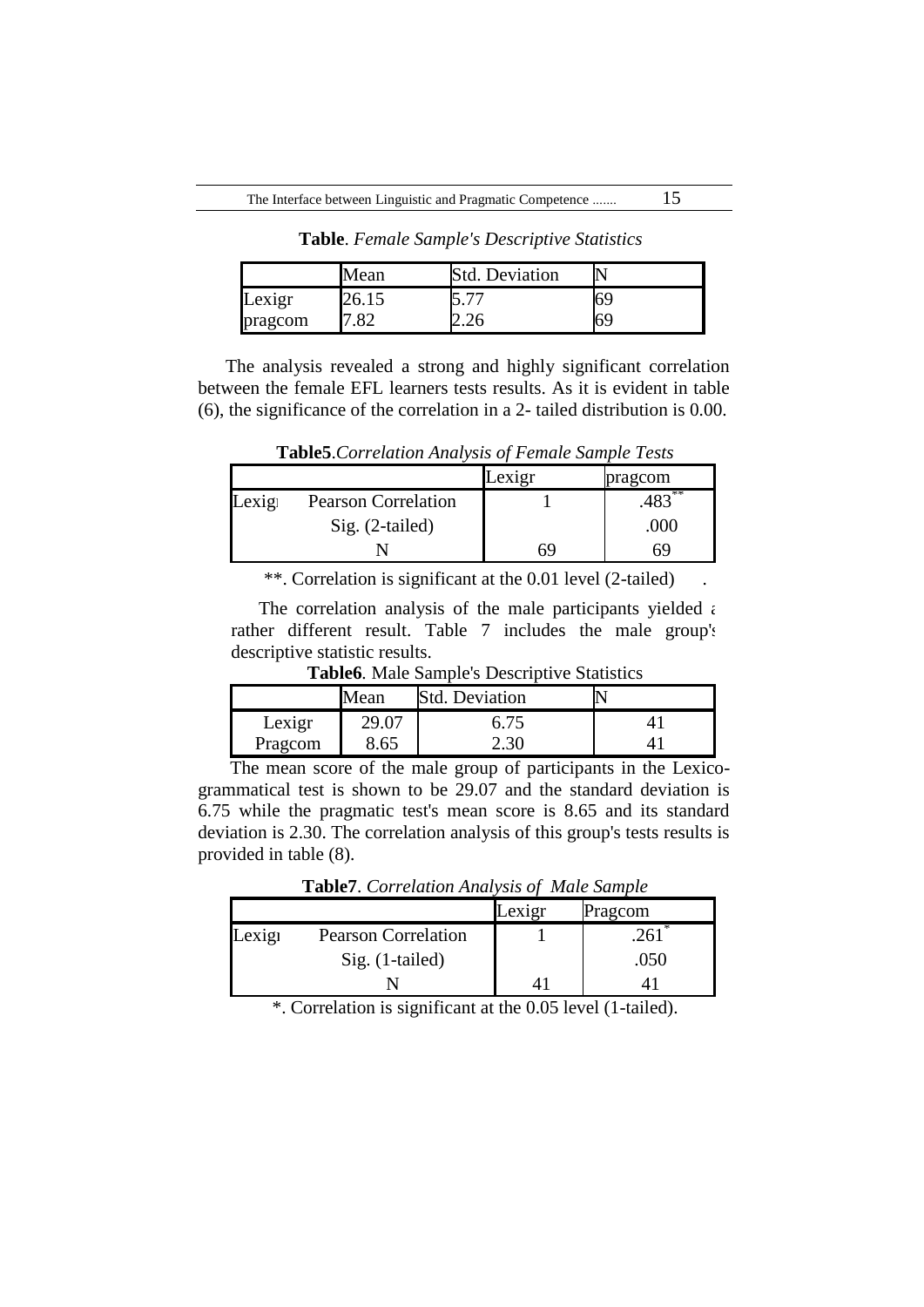The analysis ( Table 8) proved the existence of a statistically significant correlation between the lexico-grammatical and pragmatic competences of the advanced EFL male participants; however, the p value ( $P = 0.050$ ) is quite at the border line of significance and the correlation is significant only for 1-tailed distribution at the 0.05 level of significance. A rough comparison of the correlation pattern of male and female participants' tests results reveals the difference between the two and helps the researcher to reject the third null hypothesis of the study that assumes no gender difference in the correlation pattern of the two competences.

The last research question of the study was about the probability of the existence of gender related difference in the pragmatic competence of the participants. Independent samples T-test revealed the following results. Table 9 presents the mean and the standard deviation of the two groups performance on pragmatic MDCT test.

| Gender |        |    |      |                       | Std. Error |
|--------|--------|----|------|-----------------------|------------|
|        |        |    | Mean | <b>Std. Deviation</b> | Mean       |
| Prag.P | Male   |    | 8.65 | 2.30                  | .36        |
|        | Female | 69 | 7 82 | 26                    |            |

**Table8**. *Male and Female MDCT Test Descriptive Statistics*

The statistical comparison of the two groups' means produced the results that are shown in table 10. It is evident that the two groups mean scores on the pragmatic test do not differ significantly from each other as the significance is well above the critical 0.05 level.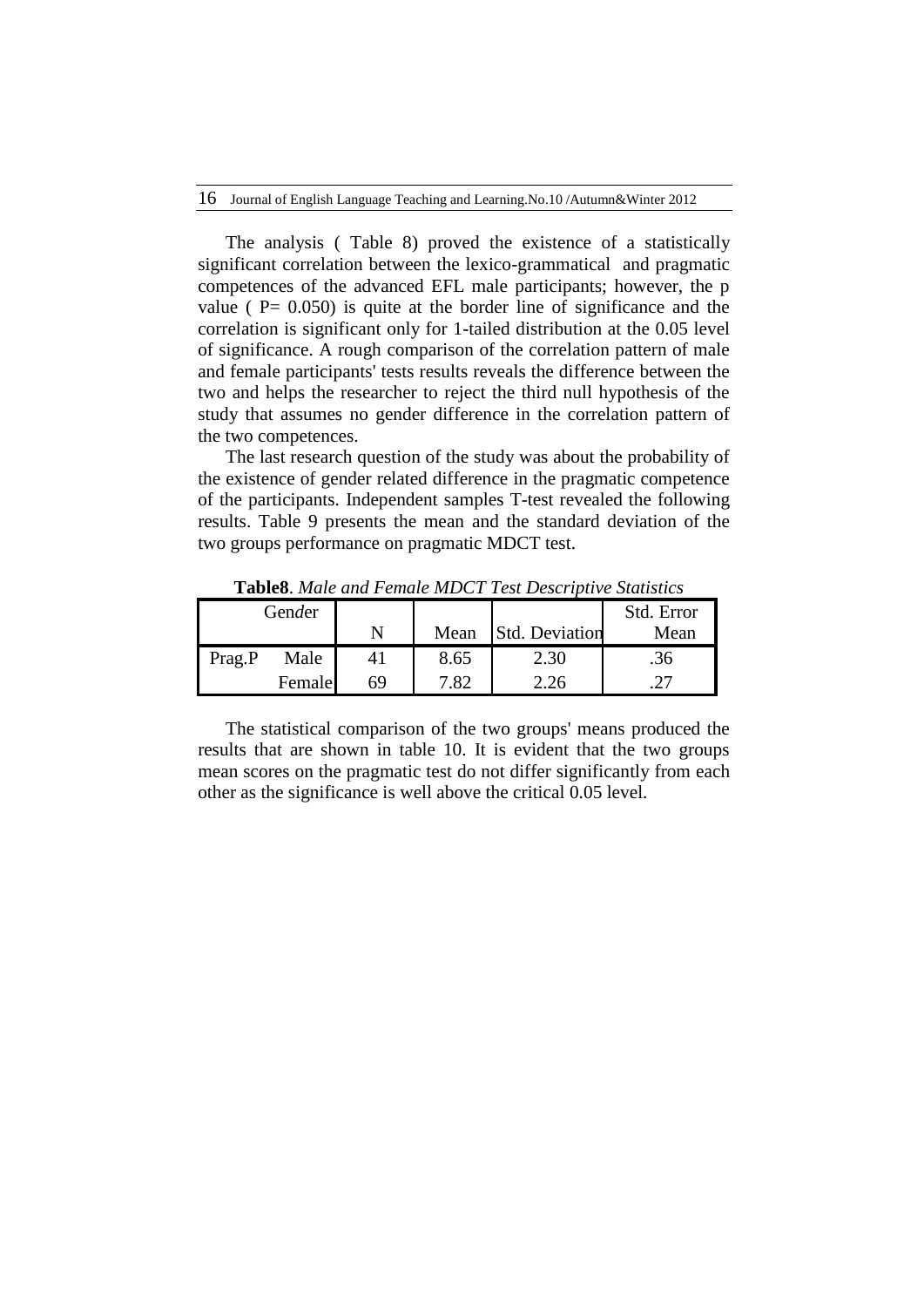|                |  |  |  | Table9. Pragmatic Competence Comparison in the Male and Female Groups : Independent |
|----------------|--|--|--|-------------------------------------------------------------------------------------|
| Samples T-test |  |  |  |                                                                                     |
|                |  |  |  |                                                                                     |

|        |                                | Levene's<br><b>Equality of Variances</b> | for<br>Test |      |       | t-test for Equality of Means |         |                                                 |
|--------|--------------------------------|------------------------------------------|-------------|------|-------|------------------------------|---------|-------------------------------------------------|
|        |                                |                                          |             |      |       | Sig. $(2-$                   |         | 95% Confidence<br>Interval of the<br>Difference |
|        |                                | F                                        | Sig.        | t    | df    | tailed)                      | Lower   | Upper                                           |
| Prag.P | Equal variances<br>assumed     | .002                                     | .966        | 1.84 | 108   | .067                         | $-.060$ | 1.72                                            |
|        | Equal variances<br>not assumed |                                          |             | 1.84 | 82.98 | .069                         | $-.067$ | 1.73                                            |

The obtained results confirm the last research hypothesis which assumed no significant difference between the male and female advanced EFL learners' pragmatic competence. In order to further examine the possibility of any gender related difference in the pragmatic competence of the male and female participants, both male and female participants' test results on each one of the componential speech acts of the pragmatic MDCT test were compared through ANOVA analysis.

|         |                       | Sum of Squares | df  | Mean Square | F    | Sig. |
|---------|-----------------------|----------------|-----|-------------|------|------|
| Disag.P | <b>Between Groups</b> | 2.18           |     | 2.18        | 2.42 | .12  |
|         | Within Groups         | 97.31          | 108 | .90         |      |      |
|         | Total                 | 99.50          | 109 |             |      |      |
| Scol.P  | <b>Between Groups</b> | 1.11           |     | 1.11        | 1.41 | .23  |
|         | Within Groups         | 85.14          | 108 | .78         |      |      |
|         | Total                 | 86.26          | 109 |             |      |      |
| Req.P   | <b>Between Groups</b> | .105           |     | .105        | .09  | .75  |
|         | Within Groups         | 118.15         | 108 | 1.09        |      |      |
|         | Total                 | 118.26         | 109 |             |      |      |
| Comp.P  | <b>Between Groups</b> | 2.27           |     | 2.27        | 2.42 | .12  |
|         | Within Groups         | 101.68         | 108 | .94         |      |      |
|         | Total                 | 103.96         | 109 |             |      |      |

**Table10**. *Analysis of Variances of the Four Speech Acts*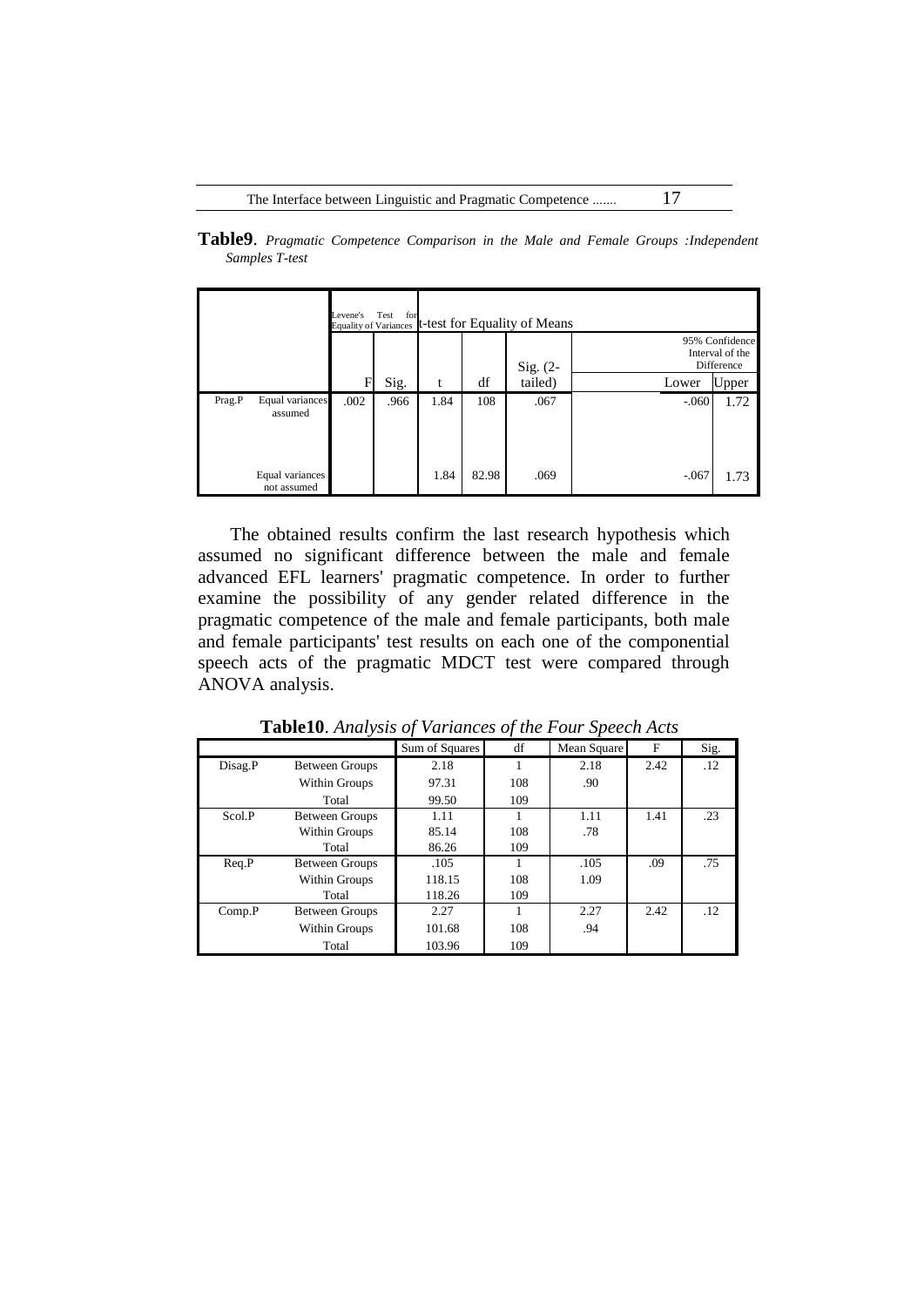The analysis revealed that the means differences of the male and female learners' test results of the four speech acts of disagreement, scolding, request and complaint were not significant (table 10) and hence it can be stated that the pragmatic competence is not proved to be gender sensitive in its development.

## **Discussion**

There are two positions regarding the relationship between Lexicogrammatical and pragmatic competences. First, the cross-sectional studies that have focused on pragmatic development among learners at various proficiency levels have shown that higher levels of linguistic proficiency often correlate with higher levels of pragmatic competence (Carrell, 1981; Koike, 1996 cited in Fe'lix-Brasdefer, 2004; Maeshiba et al., 1996; Takahashi & Beebe, 1987; Trosberg, 1987). On the other hand, other studies have revealed neither strong nor significant correlations between the grammatical and pragmatic proficiency implying that these two seem to be independent entities (Kreutel, 2007). The results obtained in the present study side with the first position and the assumed interrelationship is confirmed. However, the findings not only reveal the interrelation but also indicate that the correlation is of positive nature. This might imply that the learners' higher lexico-grammatical proficiency is accompanied by a higher level of pragmatic proficiency and one might radically even assume the two competences to be the same. This radical interpretation goes against the first position Barron (2003) presents concerning the kind of relationship between the lexico-grammatical and pragmatic competences. He believes that either the two are independent entities or grammatical competence is not in itself sufficient for pragmatic competence, but is likely to constrain its development. Based on the results gained in this work and many other studies (for exampleBardovi-Harlig & Dornyei, 1998; Bardovi-Harlig, 1999; Kasper & Roever, 2005; Khatib & Ahmadi Safa, 2011) one might be in safer side if he gives more credit to the second choice Barron (2003) presented. The idea gains strength given the abundance of the studies in the ILP literature that have shown that language learners even at advanced levels of grammatical proficiency show a marked imbalance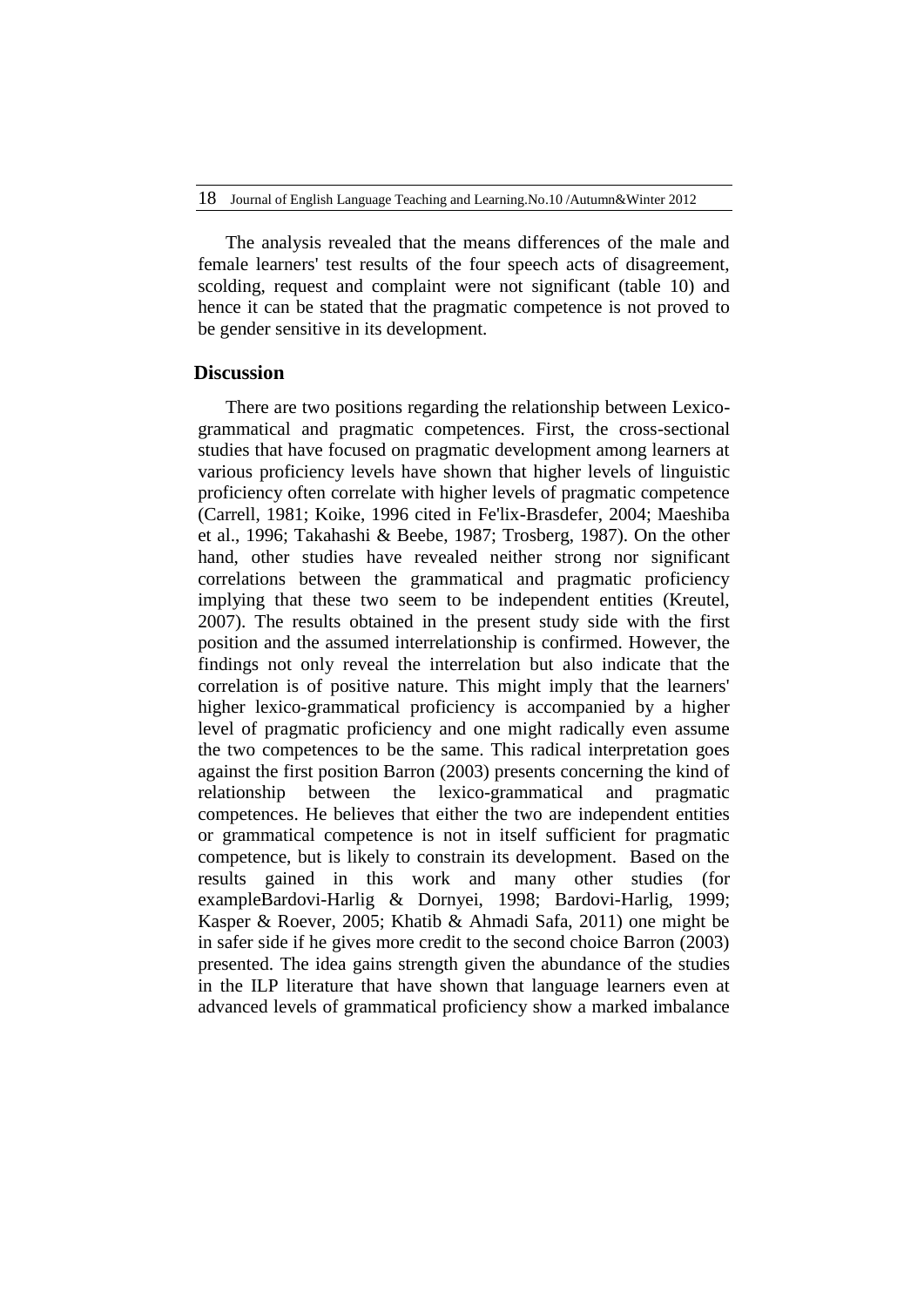between their grammatical and pragmatic knowledge (Celce-Murcia, Dornyei & Thurrell, 1995) or L2 learners do not develop pragmatic competence at the same pace as other language competences including grammatical competence (Bardovi-Harlig & Hartford, 1991, 1993).

Concerning the first position of Barron (2003) that holds the two competences as distinctive and independent, the present study alongside with the other aforementioned studies verify a correlation between the ILP and lexico-grammatical competences and hence conclude that their total independence is not supported.

 An important point of the results of the present study was the differential correlation strength the analyses revealed for the subcomponents of the lexico-grammatical competence i.e. grammatical and lexical competences. The grammatical subcomponent was much more strongly correlated with the pragmatic competence than the lexical competence. This point highlights the closer link between grammatical competence and the pragmalinguistic subcomponent of the pragmatic competence.

Another revealing point of the study was the much stronger correlation between the lexico-grammatical and pragmatic competences of the female EFL learners than the male participants. While the comparison of the total pragmatic competence level of the two genders did not prove any significant difference between them and the further comparison of the two genders' performance on the componential four speech acts of pragmatic competence through analysis of variances did not reveal any difference between the male and female advanced EFL learners, the stronger correlation between the female's lexico-grammatical and pragmatic competences might be justified if one considers the fact that female language learners especially at higher levels of language proficiency are more keen at and perceptive of pragmatic infelicities than the male language learners (Bulut, 2007; Walters, 1979). On the other hand, as the highly proficient non-native speakers who make pragmatic mistakes are more seen as rude than non-proficient (Bardovi-Harlig, 2001) and their personality might be misconceived, and considering the point that female non-native language learners are more attentive to politeness issues (Beebe, Takahashi, and Uliss-Weltz, 1990; Walters, 1979), it can be claimed that the stronger correlation found in this study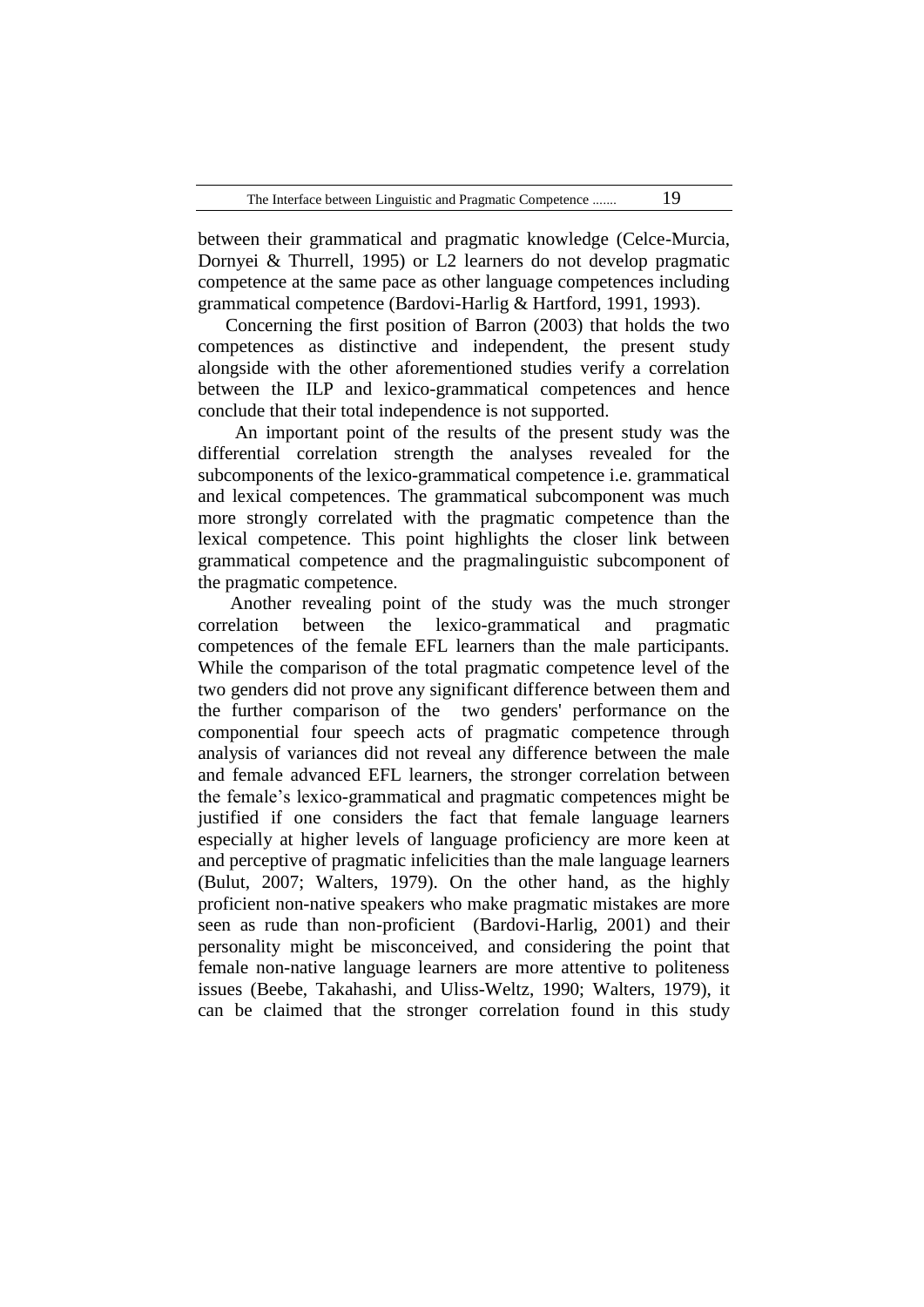between the Lexico-grammatical and pragmatic competences of the female advanced EFL learners is because of the fact that female language learners are more attentive to pragmatic norms than the male EFL learners.

# **Conclusion**

This study does not support the idea that linguistic proficiency in general and lexico-grammatical proficiency in particular are independent entities from the pragmatic competence (see Barron, 2003), rather, based on the results of the study, it seems more logical to hold the position that the two competences are interrelated. Moreover, the evidence shows that the grammatical competence constrains the development of pragmatic competence (Hassall, 1997; as cited in Barron, 2003). Meanwhile, it was evident in different phases of the study that the interlanguage pragmatic competence lags behind the grammatical competence, though this point was not the main focus of the study and needs to be carefully considered in further studies. One of the pedagogical implications of the study is that the development of pragmatic competence should not be taken for granted and considered as a natural byproduct once grammatical competence is put at the center of attention in the foreign language learning programs, instead it deserves its own distinctive and independent status in the language education curriculum.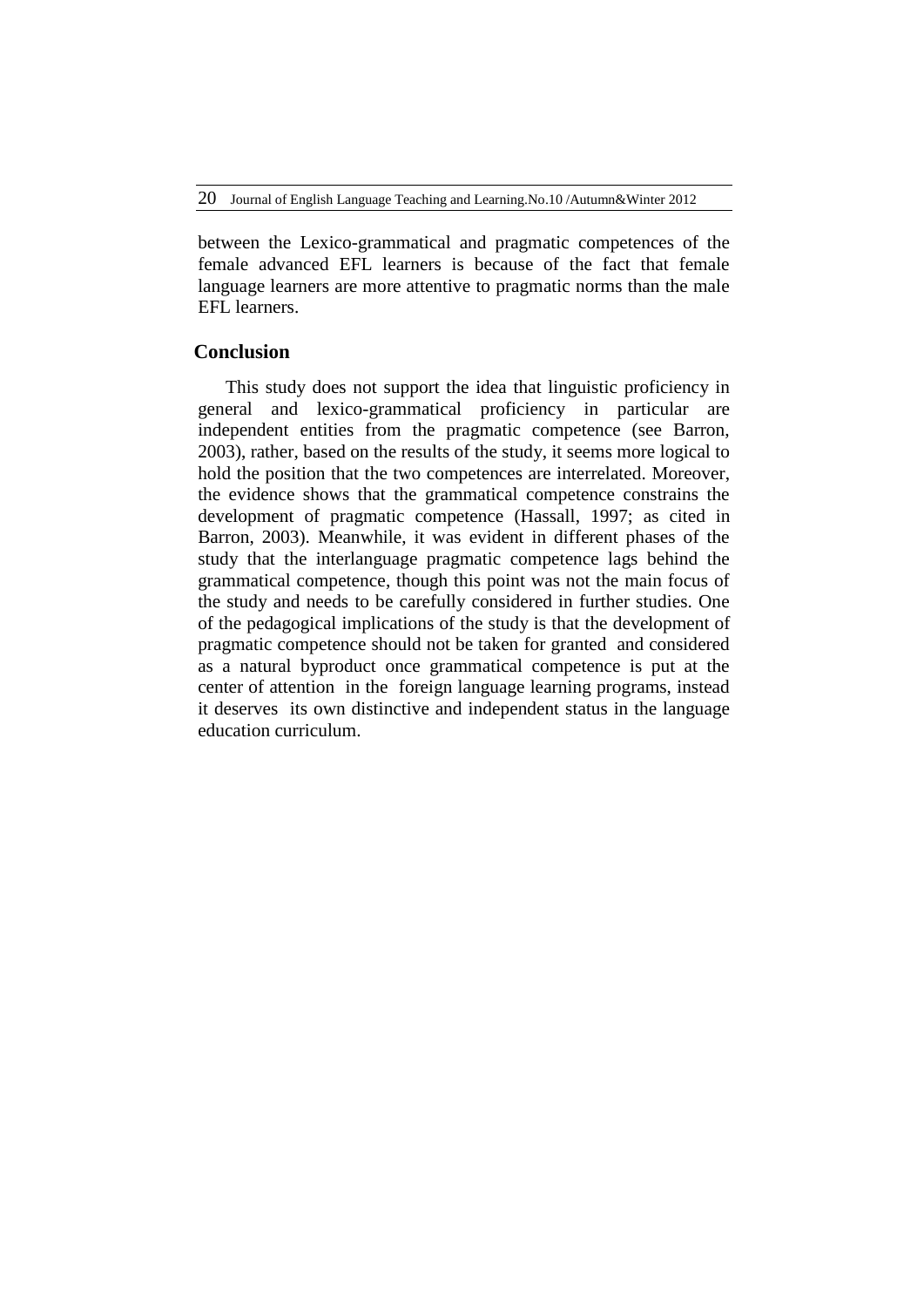# **References**

- Achiba, A. (2003). *Learning to request in a second language: Child interlanguage pragmatics*. Clevedon, England: Multilingual Matters.
- Alcon, S.E., (2005). Does instruction work for learning pragmatics in the EFL context? *System*, 33, pp. 417-435.
- Alco´n, E., & Safont, P. (2001). Occurrence of exhortative speech acts in ELT materials and natural speech data: A focus on request, suggestion and advice realization strategies. *Studies in English Language and Linguistics* 3, 5–22.
- Bardovi-Harlig, K., (1999). Exploring the interlanguage of interlanguage pragmatics: A Research agenda for acquisitional pragmatics*. Language Learning*, *49*: 4, pp.677-713.
- Bardovi-Harlig, K. (2001). Evaluating the empirical evidence. Grounds for instruction in pragmatics? In K. R. Rose, & G. Kasper (Eds.), Pragmatics *in language teaching* (pp. 13-32). New York: Cambridge University Press.
- Bardovi-Harlig, K. (2002). Pragmatics and second language acquisition. In: Kaplan, R.B. (Ed.), *The Oxford Handbook of Applied Linguistics*. Oxford University Press, Oxford, pp.182–192.
- Bardovi-Harlig,K., & Dornyei, Z. (1998). Do language learners recognize pragmatic violations? Pragmatic versus grammatical awareness in instructed L2 learning. *TESOL QUARTERLY*, 32(2), pp. 234-261.
- Bardovi-Harlig, K., & Hartford, B.S., (1990). Congruence in Native and Nonnative conversations: Status balance in the academic advising session. *Language Learning,* 40:4. pp. 467-501.
- Bardovi-Harlig, K., & Hartford, B. S. (1991). Saying "No": Native and nonnative rejections in English. In L. Bouton & Y. Kachru (Eds.), *Pragmatics and language learning* (Vol. 2, pp. 41–57). Urbana-Champaign: University of Illinois, Division of English as an International Language.
- Bardovi-Harlig, K., & Hartford, B. S. (1993). Learning the rules of academic talk: A longitudinal study of pragmatic development. *Studies in Second Language Acquisition, 15,* 279–304.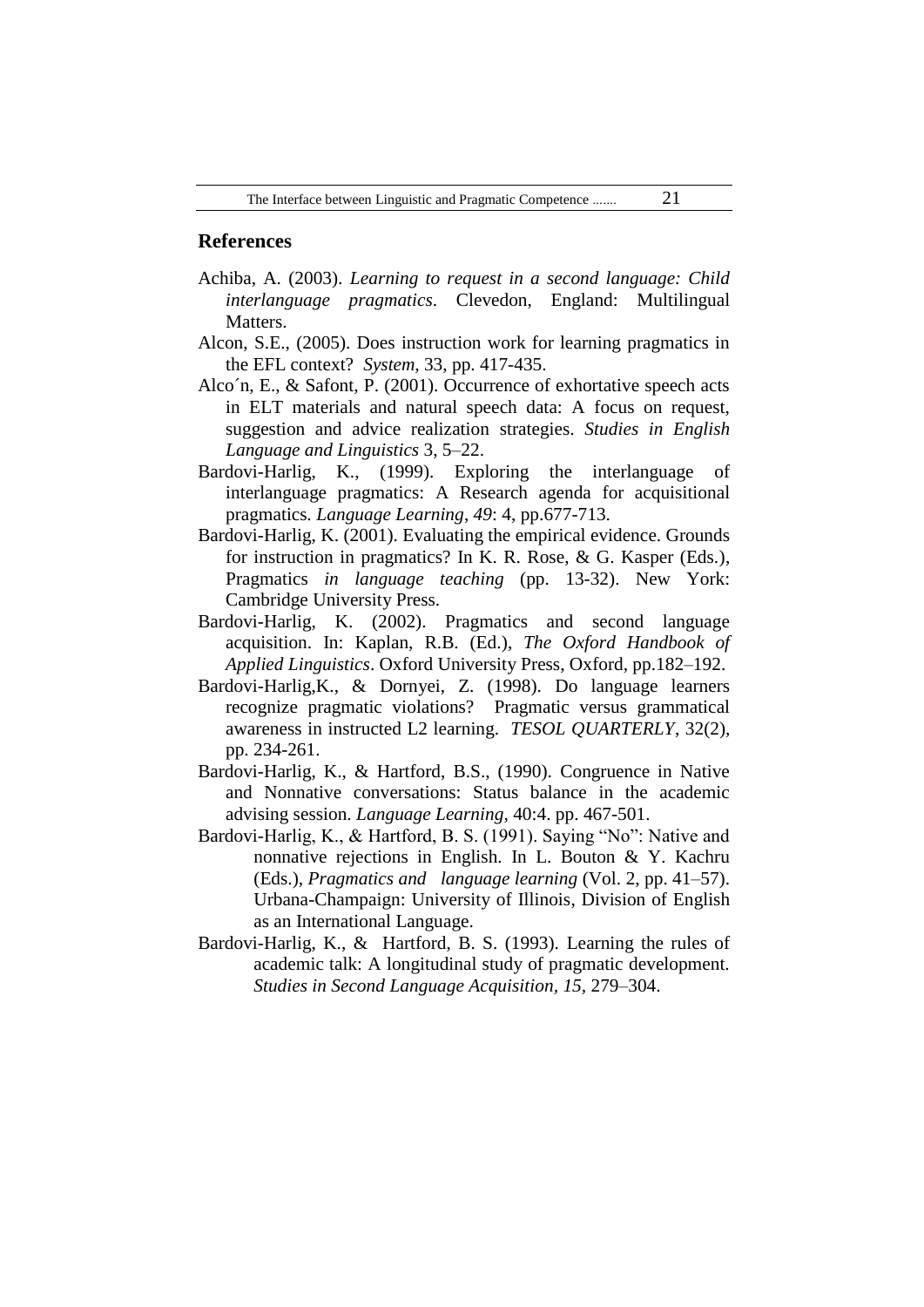- Bardovi-Harlig, K.,& Hartford, B.S.,(1996) . Input in institutional setting. *Studies in Second Language Acquisition*, 18(2): 171-188.
- Barron,A. (2003) . *Acquisition in interlanguage pragmatics*. John Benjamin Publishing Company.
- Beebe, L. M., Takahashi, T., & Uliss-Weltz, R. (1990). Pragmatic transfer in ESL refusals. In R. Scarcella, E. S. Andersen, & S. D. Krashen (Eds.), *Developing communicative competence in second language* (pp. 55–73) New York: Newbury House.
- Blum-Kulka, S., House, J., & Kasper, G. (Eds.) (1989).*Cross-cultural pragmatics: Requests and apologies*. Ablex, Norwood, NJ.
- Bulut, D. (2009). Pragmatic awareness of foreign language in a gender segregated society. *Sosyal Bilimler Enstitusu Dergisi Says:* 26 Yil: 2009/1 (123-139).
- Brown, P., & Levinson, S. (1987). *Politeness: Some universals in language use*. Cambridge, England: Cambridge University Press.
- Carrell, P. (1981). Relative difficulty of request forms in L1/L2 comprehension.In M. Hines & W. Rutherford (Eds.), *On TESOL*'81 (pp. 141–152).Washington, DC: *TESOL*.
- Celce-Murcia, M., Dörnyei, Z., & Thurrell, S. (1995). Communicative competence: Apedagogically motivated model with content specifications. *Issues in Applied Linguistics, 6,* 5–35.
- Cohen, A.O., & Olshtain, E., (1993). The production of speech acts by EFL learners. *TESOL QUARTERLY*,.27(1), pp.34-52.
- Crandall,E.& Basturkman , H. (2004). Evaluating pragmatics focused materials. *ELT Journal*, 58/1.Oxford University Press.
- Ellis, R. (1992). Learning to communicate in the classroom: A study of two learners' requests. *Studies in Second Language Acquisition*, 14, 1–23.
- Enomoto, S.,& Marriot, H. (1994). "Investigating evaluative behavior in Japanese tour guiding interaction." *Multilingua*, 13 (1-2): 131-161.
- Fe'lix-Brasdefer, C.J. (2004). Interlanguage refusals: Linguistic politeness and length of residence in the target community. *Language Learning*, 54:4, pp.587- 653.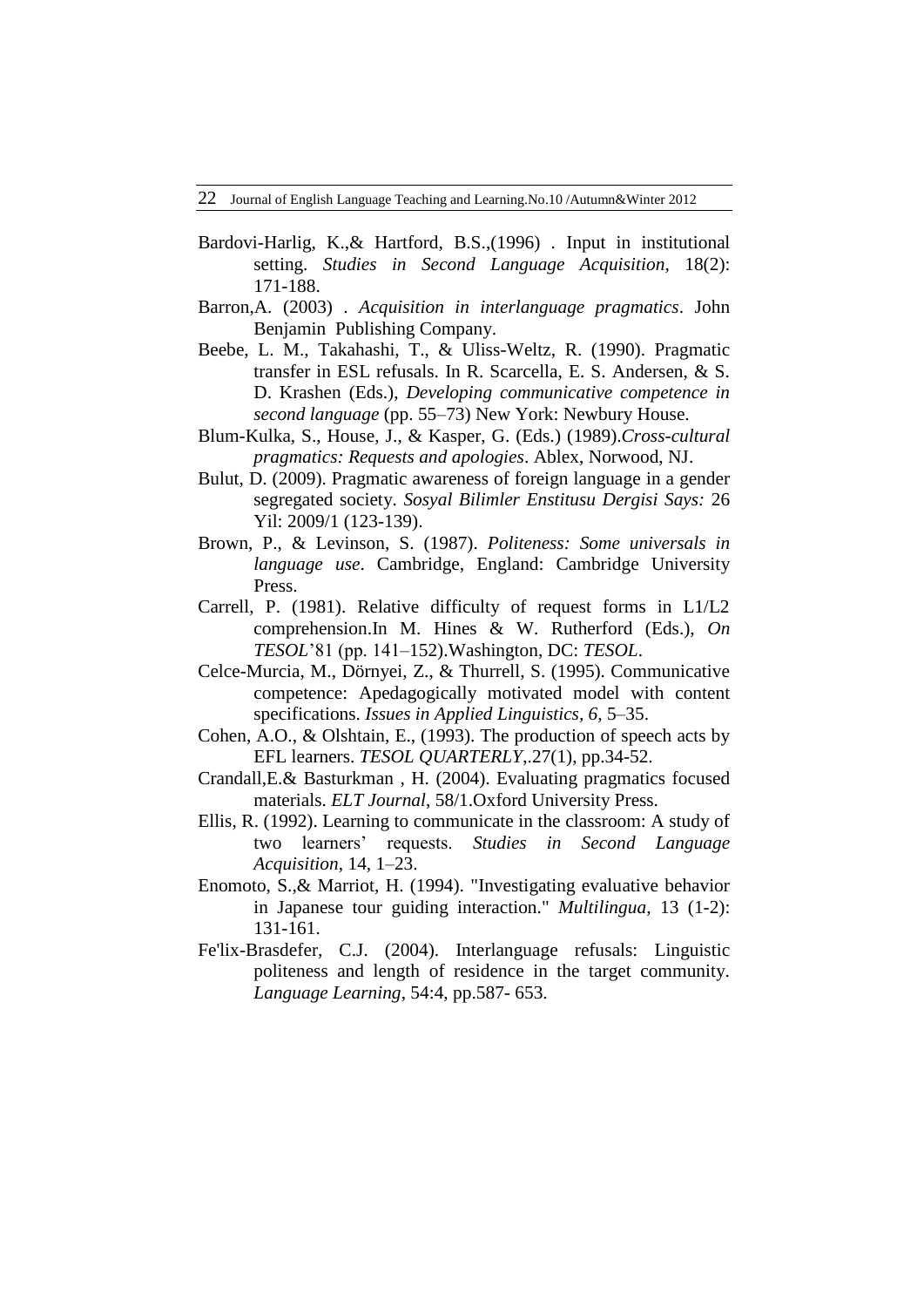- Kasper, G. (1996). Interlanguage pragmatics in SLA. *Studies on Second Language Acquisition* 18, 145– 148.
- Kasper, G. (2000). *Four perspectives on L2 pragmatic development* (NFLRC Net Work # 19) [HTML document]. Honolulu, HI: University of Hawaii at Manoa, Second Language Teaching and Curriculum Centre. Retrieved from World Wide Web: Http:// [www.LLL.Hawaii.edu/nflrc/Networks/NW 19/](http://www.lll.hawaii.edu/nflrc/Networks/NW%2019/) .
- Kasper, G. (2001).Classroom research on interlanguage pragmatics. In: Rose, K.R., Kasper, G. (Eds.), *Pragmatics in Language Teaching*. Cambridge University Press, Cambridge, pp. 33–60.
- Kasper, G., & Blum-Kulka, S. (1993). Interlanguage pragmatics: An introduction. In G. Kasper & S. Blum-Kulka (Eds.), *Interlanguage pragmatics* (pp. 3-17). New York: Oxford University Press.
- Kasper, G. & Roever, C. (2005). Pragmatics in second language learning. In E. Hinkel (ed.), *Handbook of research in second language teaching* (pp. 317-334). London: LAWRENCE ERLBAUM ASSOCIATES, PUBLISHERS.
- Kasper, G., Rose, K.R., (2002). Pragmatic development in a second language. Blackwell, Mahwah, NJ (Also *Language Learning*: Supplement 1, 52).Kasper, G., Schmidt, R., (1996). Developmental issues in interlanguage pragmatics. *Studies on Second Language Acquisition* 18, 149–169.
- Khatib, M. & Ahmadi Safa, M. (2011). The effectiveness of ZPD-wise explicit/implicit expert peers and co-equals scaffolding in ILP development. *IJAL, 14*(1), pp. 49-76.
- Koike, D.A. & Pearson, L. (2005). The effect of instruction and feedback in the development of pragmatic competence. *System*, 33, pp.481-501.
- Koike, D.A (1989). Pragmatic competence and adult L2 acquisition: Speech Acts in interlanguage. *The Modern Language Journal,* 73 (iii), pp.280-289.
- Kreutel, K. (2007). "I'm not agree with you." ESL Learners' Expression of Disagreement. *TESL-EJ*, 11:3 ,pp.1-35.
- Lo¨rscher, W. & Schulze, R. (1988). On polite speaking and foreign language classroom discourse. *International Review of Applied Linguistics in Language Teaching,* 26, 183–199.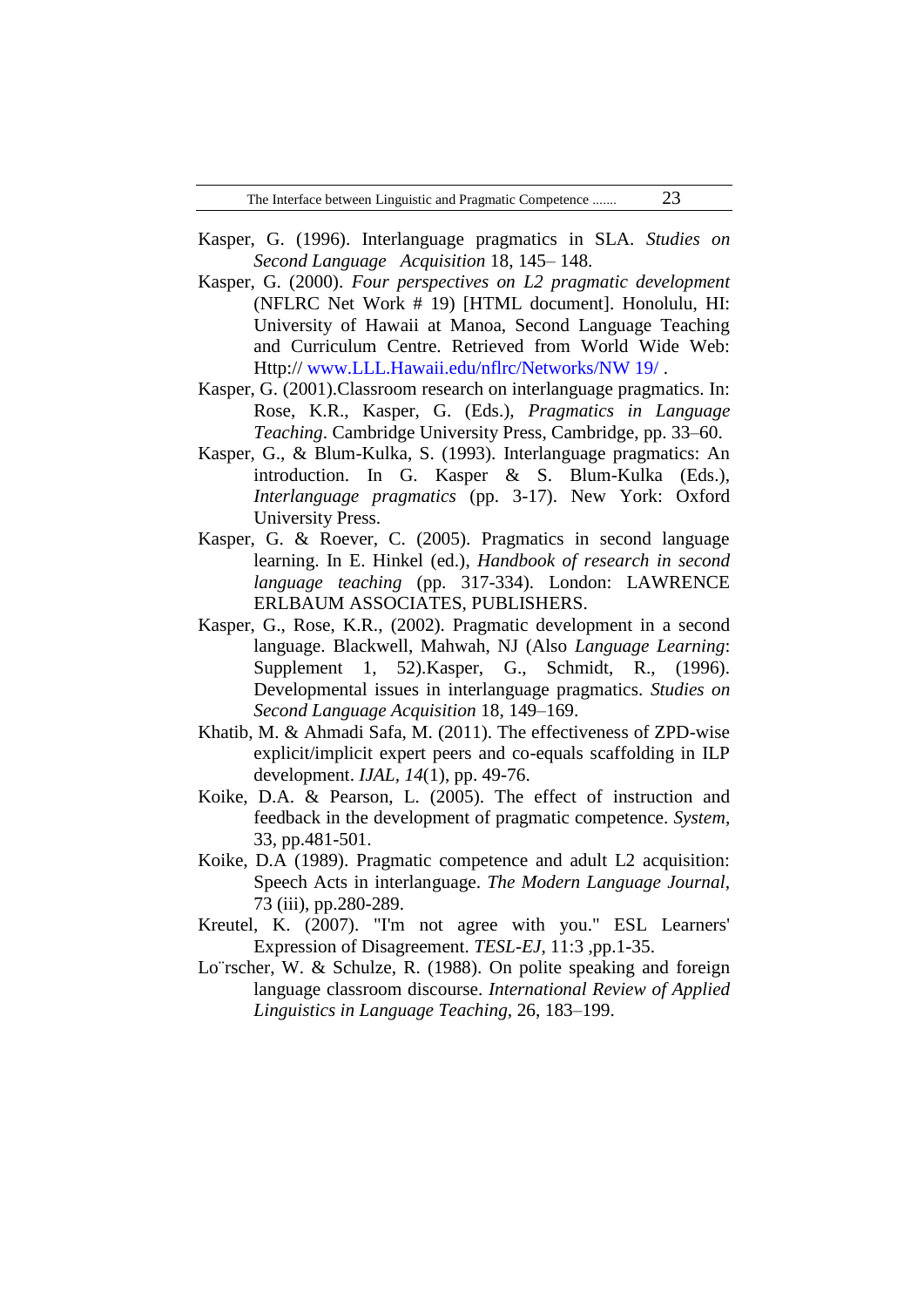- Maeshiba, N., Yoshinaga, N., Kasper, G., & Ross, S. (1996). Transfer and proficiency in interlanguage apologizing. In S. M. Gass & J. Neu (Eds.), *Speech acts across cultures* (pp. 155–187). Amsterdam: Mouton deGruyter.
- Nakajima, Y. (1997). Politeness strategies in the workplace: Which experiences help Japanese businessmen acquire American English native-like strategies? *Working Papers in Educational Linguistics, 13.1*, 49-69.
- Nikula, T. (2002). Teacher talk reflecting pragmatic awareness: A look at EFL and content-based classroom settings. *Pragmatics* 12 (4), 447–467.
- Rose, K.R., (1999). Teachers and students learning about requests in Hong Kong. In: Hinkel, E. (Ed.), *Culture in Second Language Teaching and Learning*. Cambridge University Press, Cambridge, pp.167–180.
- Saville-Troike, M. (1996). The ethnography of communication. In S. McKay & N. Hornberger (Eds.), *Sociolinguistics and language teaching* (pp. 351–382). Cambridge, England: Cambridge University Press.
- Schmidt, R. (1993). Consciousness, learning and interlanguage pragmatics. In G.Ê Kasper & S. Blum-Kulka (Eds.) *Interlanguage pragmatic* (p.21–42).New York: Oxford University Press.
- Sykes, M.J., & Cohen, A.D., (2008). *Selected proceedings of the 2007 second language research forum*, ed. Melissa Bowles et al., 144-157.Somerville, MA: Cascadilla Proceedings Project.
- Takahashi, T., & Beebe, L. M. (1987). The development of pragmatic competence by Japanese learners of English. *JALT Journal*, 8, 131–155.
- Trosborg, A. (1987). Apology strategies in natives/non-natives. *Journal of Pragmatics*, 1, 147–167.
- Walters, J. (1979). The perception of politeness in English and Spanish. In C. Yorio, K Perkins, & J.Schachter (Eds.). *On TESOL '79: The learner in focus* (pp. 288-298). Washington, Dc: TESOL.
- Yule, George. (1996). Speech acts and events. *Pragmatics* (pp. 47-58). Oxford: Oxford University Press.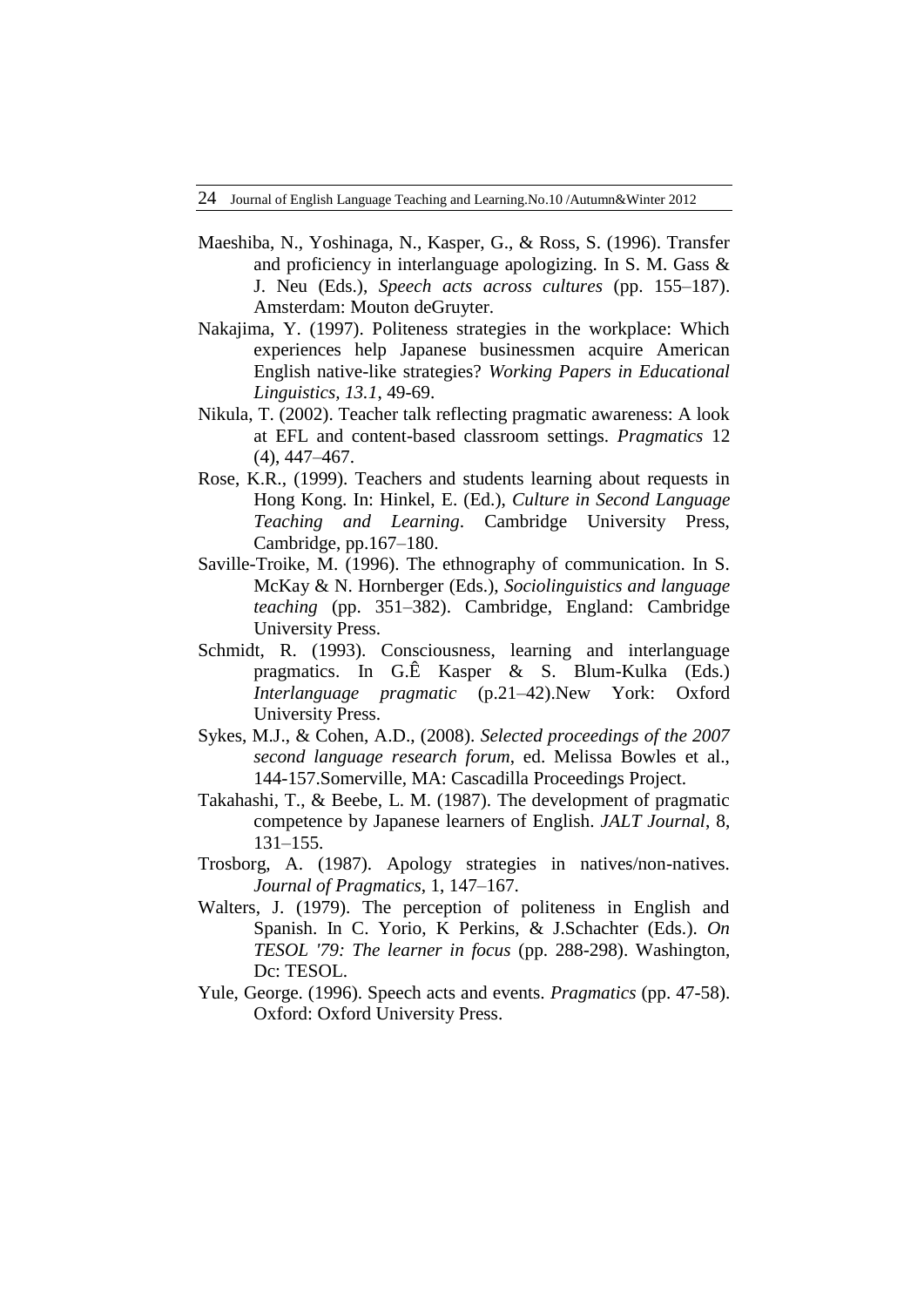| Dear respondent: Choose the most appropriate option for each one |  |  |  |
|------------------------------------------------------------------|--|--|--|
| of the following situations.                                     |  |  |  |

- 1. Context: Ayu is 18 years old. She wants to have a cosmetic surgery on her face but her mother disagrees:
- **Mother**: Honey you should attract people with your inner beauty, your personality,

your intelligence –not your looks!

**Ayu**: Mom, you don't understand! People aren't attracted by intelligence and your wit.

 The first thing they see is your looks. If you're not beautiful they won't approach

 you at all then how are they to know if you have intelligence or wit?

**Mother**: You can't do this!

#### **Ayu**:

……………………………………………………………………… …………….

**Mother**: I think you're doing a terrible mistake.

a. Mom, it's really a matter none of your business. It's my own body!

- b. Mom, when do you want to stop being such a nuisance!
- c. Mom, I'm doing it whether you like it or not!
- 2. Context: Sarah is calling James to invite him over a friendly reunion party.
- **J**: Hello, Simpson's Travel Agents.
- **S**: Hello, James. This is Sarah Jackson. How are you?
- **J**: Sarah, hello! How lovely to hear from you!
- **S**: Sorry to distract you at work!
- **J**: Oh, don't worry; I'm only pleased to be interrupted. ……….....................................

 ………………………………………………………… Never mind, how is everything with you.

a. Customers will have more time to fabricate their foolish complaints while I'm speaking with you